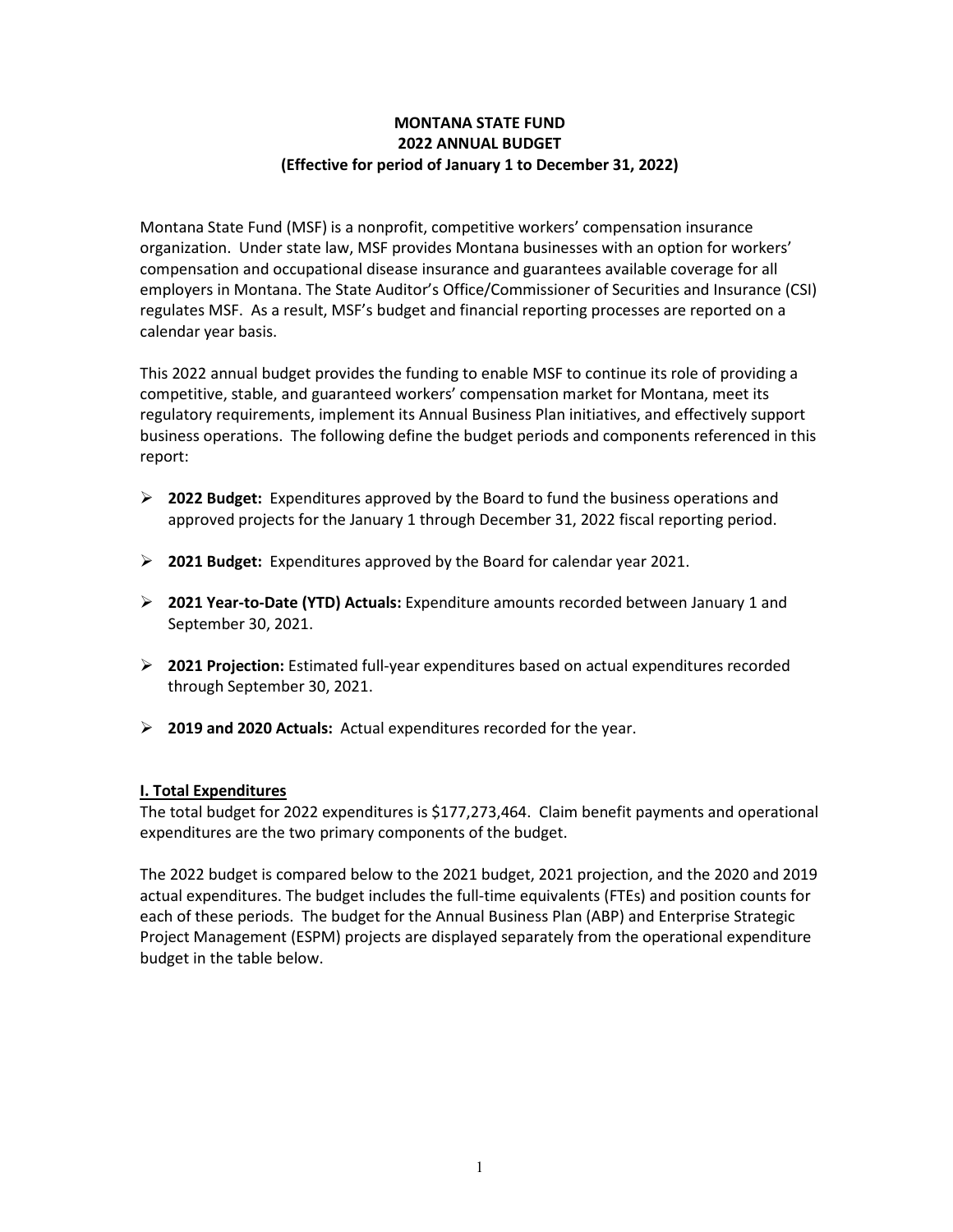|                                                   | 2022<br><b>Budget</b> | 2021<br><b>Budget</b> | 2021<br>Projection | 2020<br><b>Actuals</b> | 2019<br><b>Actuals</b> |
|---------------------------------------------------|-----------------------|-----------------------|--------------------|------------------------|------------------------|
| <b>FTEs</b><br>Positions                          | 293.50<br>298         | 306.00<br>308         | 306.00<br>308      | 307.00<br>309          | 307.00<br>309          |
| Claim Benefit<br>Payments                         | \$111,749,563         | \$108,269,065         | \$105,311,072      | \$110,775,893          | \$101,029,048          |
| Operational<br>Expenditures-<br>excludes projects | \$63,421,920          | \$58,264,929          | \$55,688,935       | \$52,370,098           | \$54,491,739           |
| ABP/ESPM<br>Projects                              | \$2,101,981           | \$9,181,993           | \$9,022,851        | \$11,009,366           | \$8,733,097            |
| <b>Total MSF</b><br><b>Expenditures</b>           | \$177,273,464         | \$175,715,987         | \$170,022,858      | \$174,155,357          | \$164,253,884          |

The total MSF 2022 budget of \$177.3 million is an increase of \$1.6 million or 0.9% from the approved 2021 budget of \$175.7 million and it is a \$7.3 million or a 4.3% increase from the 2021 projected expenditures of \$170.0 million.

- **Claim benefit payments** of \$111.7 million to injured workers are 63.0% of the total budget. Benefit payments include all expected funding required to pay existing and anticipated injured worker claims for indemnity and medical related benefits. The 2022 budget is a:
	- \$3.5 million or 3.2% increase as compared to the 2021 budget.
	- $\div$  \$6.4 million or 6.1% increase as compared to the 2021 projection.

Claim benefit payments are expected to trend higher in 2022 and are explained in more detail starting on page 4.

- **Operational expenditures** include all projects, staffing, overhead, and other costs needed to support MSF business operations. The total Operational Expenditure budget of \$65.5 million equates to 37.0% of the total budget, which is a:
	- \$1.9 million or 2.9% decrease as compared to the 2021 budget of \$67.4 million.
	- \$812,115 or 1.3% increase as compared to the 2021 projection of \$64.7 million.

The primary Operational Expenditures areas include:

- $\div$  \$32.8 million in personal services to fund employee compensation, taxes, and benefit costs for 293.50 FTEs.
- $\div$  \$11.8 million for agent commission payments.
- \$4.2 million for industry, technical, and training related consulting and professional services that are in addition to consulting services included in the projects.
- \$3.6 million for costs related to claim processing or allocated loss adjustment expense (ALAE).
- \$2.1 million for total ABP and ESPM projects: Strategic initiatives are tracked in the ABP; and ESPM projects are secondary level projects monitored by the Executive Team.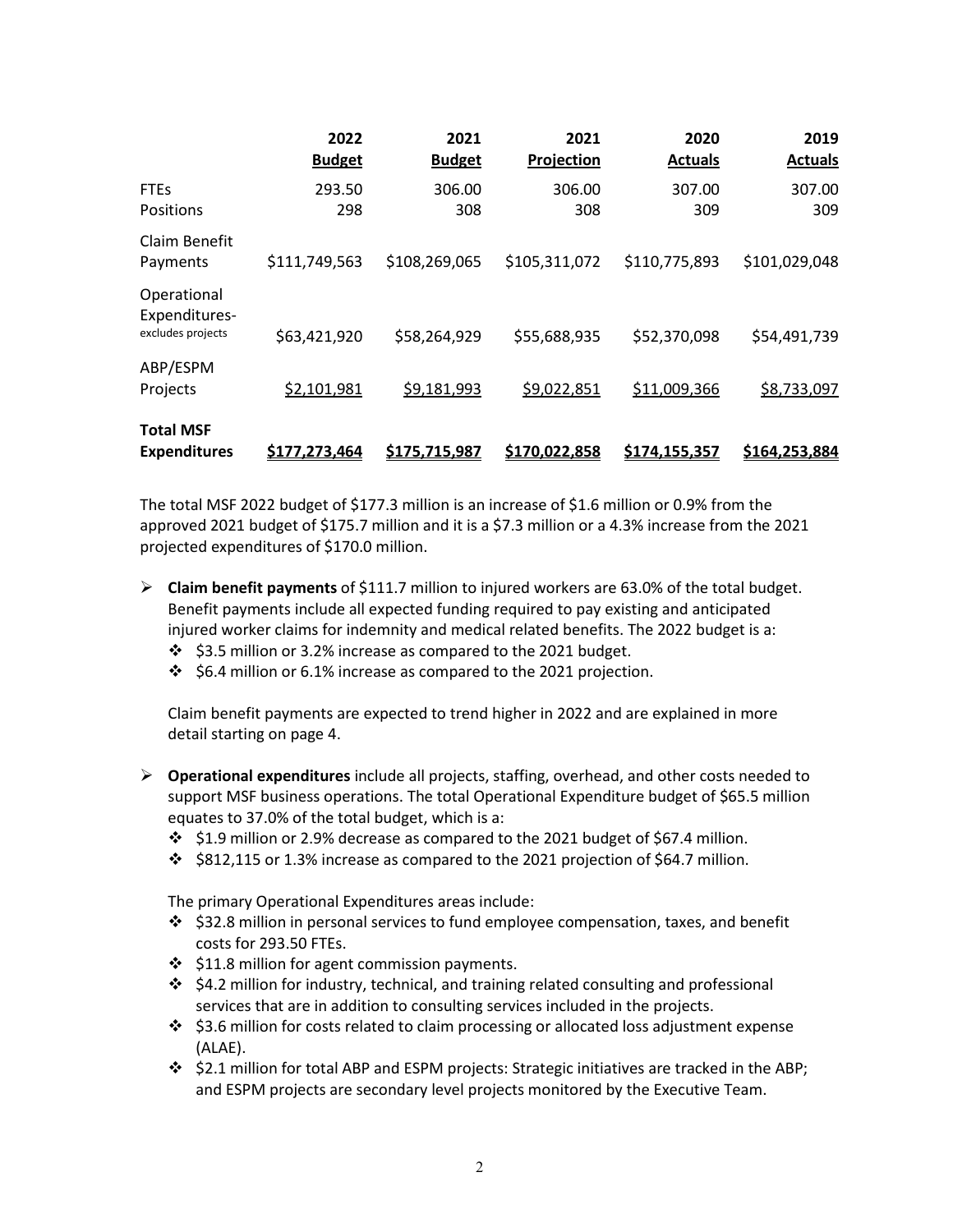The following provides a summary of the total budget for each project. Additional detail on project expenditures is included in the corresponding budget categories throughout this report.

| <b>ABP Projects</b>                              | 2022 Budget |
|--------------------------------------------------|-------------|
| Policy and Billing Replacement Initiative (PBRI) | \$1,119,936 |
| Growing a Safer Montana                          | 121,401     |
| <b>WorkSafe Champions</b>                        | 79,106      |
| <b>Total ABP Projects</b>                        | \$1,320,443 |
| <b>ESPM Project</b>                              |             |
| Producer Portal Accelerator (IVANS)              | \$781,538   |
| <b>Total Projects</b>                            |             |

#### **II. Revenue**

The premium revenue, along with investment income, provides the funding to service policyholders, pay indemnity and medical claim benefit payments, and cover operational expenditures and projects.

For 2022, MSF is projecting net earned premium of \$159,138,543 which is \$565,130 or 0.4% increase from the 2021 projection of \$158,573,413.

The net earned premium estimate assumes:

- $\triangleright$  Approximately 23,500 active policies.
- $\triangleright$  No assumed rate change for policy periods effective after July 1, 2021 (rate changes are unknown until the March 2022 Board meeting).
- $\triangleright$  Policyholder wage growth of 3.25%.
- $\triangleright$  Premium retention rate of 91.1%.
- Other States Coverage (OSC) premium of \$2.8 million.

#### **III. Statutory Operating Expense Ratio**

The statutory operating expense ratio is a standard financial measurement for insurance organizations to analyze the cost of operations in relation to net earned premium and allows MSF to compare its operational expenses to competitors and the industry as a whole.

The statutory operating expense ratio encompasses accounting adjustments used for financial reporting, such as depreciation and incurred loss adjustment expense reserves, which are not displayed in an expenditure-based budget.

MSF's operational expenditures (i.e., personal services, operating expenses and transfer, capital expenditures, allocated loss adjustment expense) are \$65.5 million for the budget, and statutory operating expenses are \$68.0 million.

The statutory operating expense is divided by net earned premium of \$159.1 million to determine the 2022 estimated expense ratio of 42.7%.

The following table displays the statutory operating expenses, net earned premiums and the 2022 expense ratio with comparison to previous periods.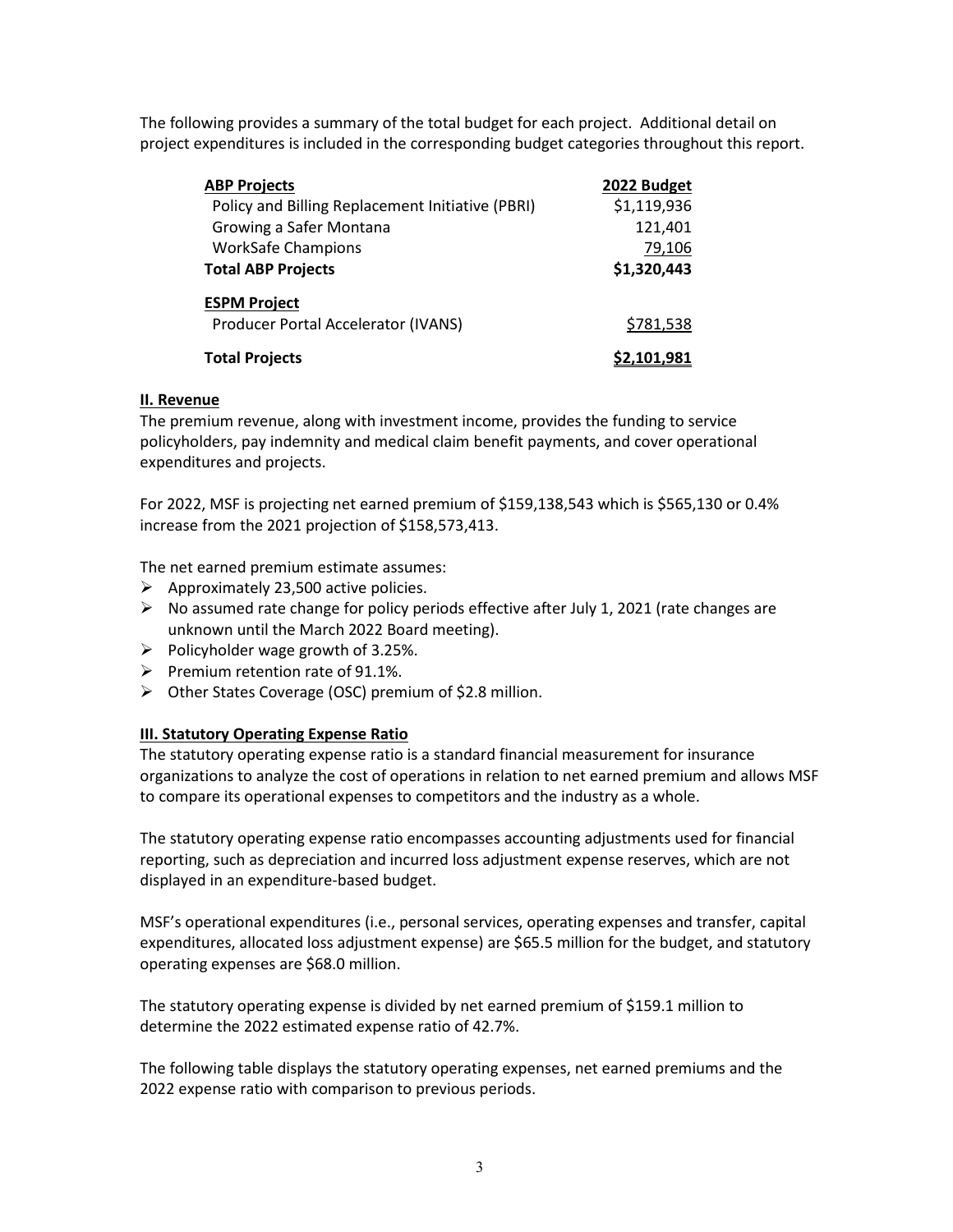| <b>Montana</b><br><b>State Fund</b>                | 2022<br><b>Budget</b> | 2021<br><b>Budget</b> | 2021<br>Projection | 2020<br><b>Actuals</b> | 2019<br><b>Actuals</b> |
|----------------------------------------------------|-----------------------|-----------------------|--------------------|------------------------|------------------------|
| Statutory<br><b>Operating Expense</b>              | \$67,922,445          | \$59,826,688          | \$49,292,572       | \$46,431,600           | \$55,453,434           |
| Net Earned<br>Premiums                             | \$159,138,543         | \$149,650,406         | \$158,573,413      | \$148,625,434          | \$156,871,129          |
| <b>Statutory Operating</b><br><b>Expense Ratio</b> | 42.7%                 | 40.0%                 | 31.1%              | 31.2%                  | 35.3%                  |

The 2022 expense ratio is increasing in comparison to 2021, primarily as a result of non-budgeted accounting changes:

- $\triangleright$  PBRI systems (PolicyCenter, BillingCenter and Rating) were implemented, therefore, costs capitalized during the development phase will be amortized. The estimated amortization expense in 2022 is \$6.3 million.
- $\triangleright$  MSF employee staffing costs assigned to PBRI development were capitalized from 2017 to 2021 which lowered the expense ratio in those years. In the 2022 budget those staffing costs are included in company operational expenditures.
- MSF will not renew the "Aggregate Stop Loss" reinsurance coverage for 2022. This increases projected premium and operating expense categories for financial reporting purposes and that increases the 2022 expense ratio.

The following table compares the MSF operating expense ratio with the most recent data from 2021 Best's Aggregates & Averages *(A.M. Best Company online benchmarking www.ambest.com)* ratios for property and casualty insurance industry and other state funds.

| Best's              | Best's              | Best's             | <b>MSF</b>     | <b>MSF</b> | <b>MSF</b>    |
|---------------------|---------------------|--------------------|----------------|------------|---------------|
| 2020 Total US PC    | 2020 Work Comp      | 2020 Total US PC   |                |            |               |
| Industry (1,109 P&C | Composite           | State Funds $-$    | 2020           | 2021       | 2022          |
| Organizations)      | (263 Organizations) | (24 Organizations) | <b>Actuals</b> | Projection | <b>Budget</b> |
| 38.7%               | 43.1%               | 43.7%              | 31.2%          | 31.1%      | 42.7%         |

# **IV. Benefit Payments**

The 2022 budget for claim benefit payments is \$111.7 million and is based on the following assumptions.

- $\triangleright$  The addition of a new accident year's claims to the estimate of payments on existing claims.
- $\triangleright$  The increasing wage growth experienced in 2021 is expected to continue through 2022 increasing indemnity benefits through 2022.
- $\triangleright$  Medical provider use, suppressed due to constraints of Covid-19, will increase to prepandemic utilization.
- $\triangleright$  Medical fee schedule revisions will be approved by the Department of Labor and Industry and become effective July 1, 2022.
- $\triangleright$  Mutually beneficial claim closure settlements will continue to be an integral part of MSF's claim management process and settlement payments are expected to be comparable to the 2021 budget.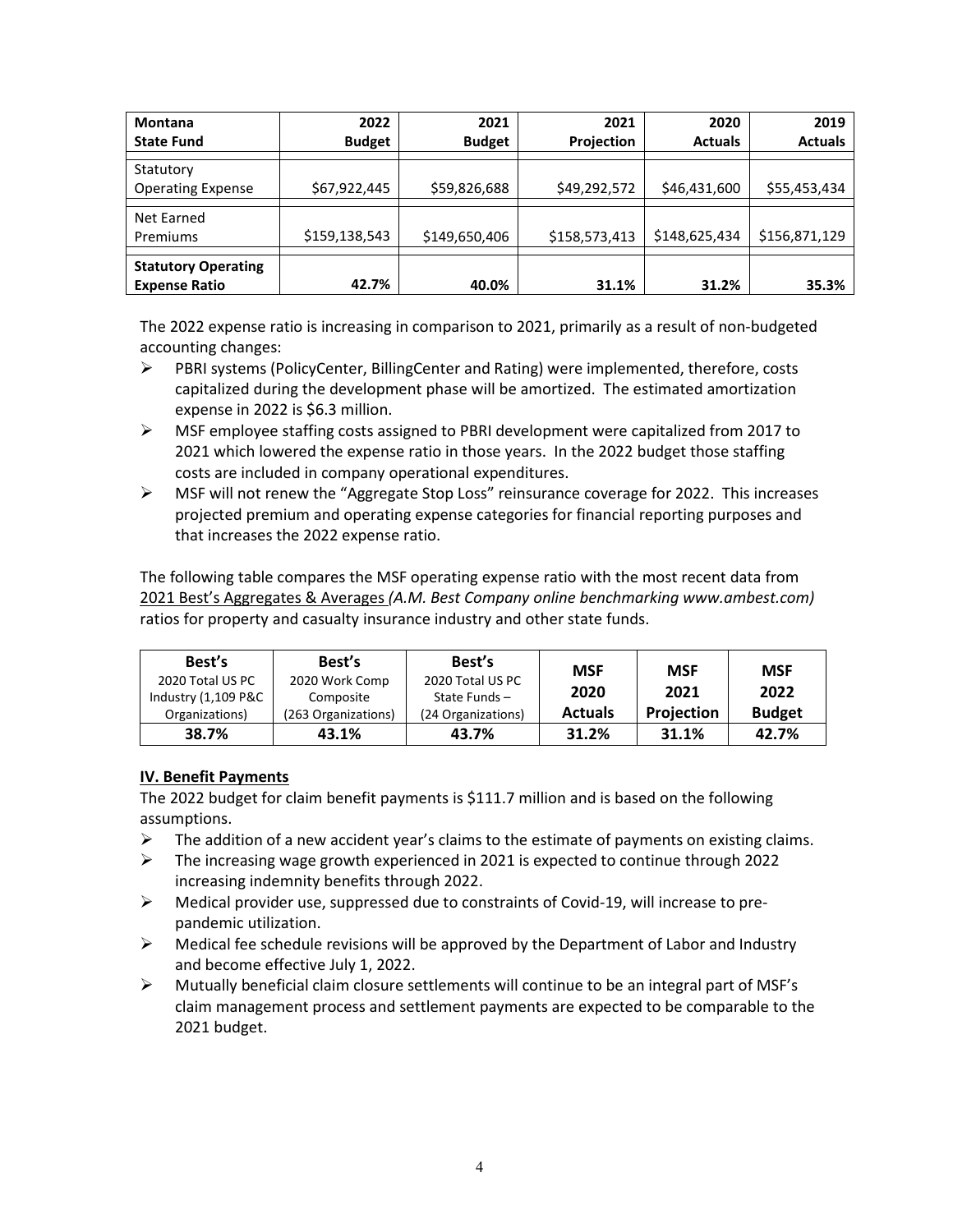The table below displays the 2022 MSF and Other States Coverage (OSC) benefit payments separately as compared to the 2021 projection and 2020 actuals expenditure levels.

|                 |               |               |                | \$ Change   | % Change  |
|-----------------|---------------|---------------|----------------|-------------|-----------|
| <b>Benefit</b>  | 2022          | 2021          | 2020           | 2022        | 2022      |
| <b>Payments</b> | <b>Budget</b> | Projection    | <b>Actuals</b> | from 2021   | from 2021 |
| <b>MSF</b>      | \$110,144,636 | \$103,884,253 | \$108,980,074  | \$6,260,383 | 6.0%      |
| <b>OSC</b>      | 1,604,927     | 1,426,819     | 1,795,819      | 178.108     | 12.5%     |
| <b>Total</b>    | \$111,749,563 | \$105,311,072 | \$110,775,893  | \$6,438,491 | 6.1%      |

MSF expects 2022 claim benefit payments of \$111.7 million to increase by \$6.4 million or 6.1% as compared to the 2021 projection; however, this is but a slight increase of \$1.0 million or 0.9% in comparison to the 2020 actuals of \$110.8 million.

The MSF claim benefit payments, excluding OSC, will be summarized first. A separate comparison of OSC benefits will follow this section. The 2022 budget projects an increase in underlying cost drivers, namely, wage growth, fee schedule increases and claim settlements as compared to the 2021 budget, 2021 projection, and the 2020 and 2019 actuals.

| <b>MSF Claim</b>       | 2022          | 2021          | 2021          | 2020           | 2019           |
|------------------------|---------------|---------------|---------------|----------------|----------------|
| <b>Benefit Type</b>    | <b>Budget</b> | <b>Budget</b> | Projection    | <b>Actuals</b> | <b>Actuals</b> |
| Indemnity              |               |               |               |                |                |
| No Settlements         | \$25,968,026  | \$29,753,359  | \$24,783,151  | \$23,670,555   | \$22,733,810   |
| <b>Settlements</b>     | 12,557,644    | 7,743,486     | 11,653,761    | 13,643,279     | 9,686,708      |
| <b>Total Indemnity</b> | \$38,525,670  | \$37,496,845  | \$36,436,912  | \$37,313,834   | \$32,420,518   |
| Medical                |               |               |               |                |                |
| No Settlements         | \$49,979,609  | \$42,268,537  | \$47,085,489  | \$45,241,866   | \$47,476,881   |
| Settlements            | 21,639,357    | 26,831,536    | 20,361,852    | 26,424,375     | 19,717,613     |
| <b>Total Medical</b>   | \$71,618,966  | \$69,100,073  | \$67,447,341  | \$71,666,241   | \$67,194,494   |
| <b>Total Benefits</b>  | \$110,144,636 | \$106,596,918 | \$103,884,253 | \$108,980,075  | \$99,615,012   |

The table above excludes all OSC claim benefit payments and all allocated loss adjustment expense.

The 2022 benefit budget projects an increase in total with both indemnity and medical benefits increasing relative to 2021 budget and projection amounts.

- $\geq$  \$110,144,636 2022 budget for MSF claim benefit payments and is an:
	- $\cdot \cdot$  Increase of \$3.5 million or 3.3% from the 2021 budget of \$106.6 million.
	- $\cdot \cdot$  Increase of \$6.3 million or 6.0% from the 2021 projection of \$103.9 million.
- $\geq$  \$38,525,670 2022 budget for indemnity benefit payments is an:
	- Increase of \$1.0 million or 2.7% from the 2021 budget of \$37.5 million.
	- Increase of \$2.1 million or 5.7% from the 2021 projection of \$36.4 million.

 $\geq$  \$71,618,966 - 2022 budget for medical benefit payments is an:

- Increase of \$2.5 million or 3.6% from the 2021 budget of \$69.1 million.
- $\cdot \cdot$  Increase of \$4.2 million or 6.2% from the 2021 projection of \$67.4 million.

The claim benefit payments associated with closure settlements are expected to increase from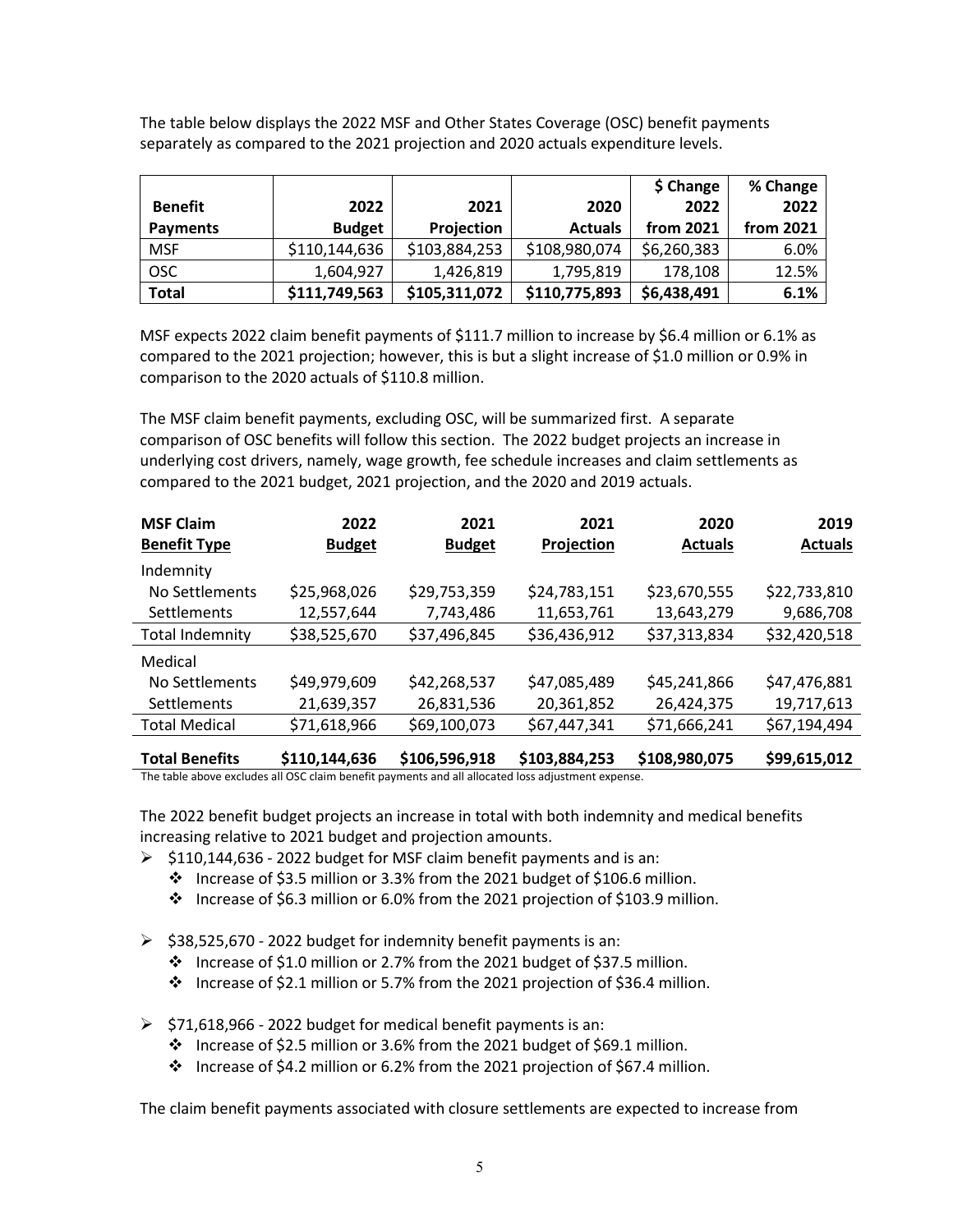the 2021 projected level and align more with the 2021 budget. The volatility in year-to-year claim settlement benefit payments is evident when looking at historical trends. In 2019 claim settlement payments were \$29.4 million and in 2020 they were \$40.1 million. The difference between 2019 and 2020 was primarily due to settlement of several few very high-cost claims.

### **Other States Coverage (OSC)**

The OSC program provides MSF policyholders with employees working in other states the option to insure all of their workers' compensation needs through MSF. MSF contracts with carriers licensed to provide workers' compensation insurance to policyholders in other states.

OSC benefit payments are estimated to be \$1,604,927 and include:

- $\geq$  \$887,765 Indemnity payments.
- $\triangleright$  \$717,163 Medical payments.

The \$1.6 million 2022 budget for OSC is a:

- $\cdot \cdot$  Decrease of \$67,220 or 4.0% from the 2021 budget of \$1,672,147.
- $\cdot \cdot$  Increase of \$178,107 or 12.5% from the 2021 projection of \$1,426,820.

Operational expenditures budgeted for the OSC program are \$1.2 million and the total budget for OSC expenditures is \$2.8 million. OSC written premium is estimated to be \$2.8 million in 2022. The OSC budgeted expenses are determined by applying the contracted fees on estimated premium and claim activity. The following table notes the expenditures and premium of the OSC program for 2022 budget, 2021 projection, 2020, and 2019 actuals.

|                                  | 2022          | 2021        | 2020           | 2019           |
|----------------------------------|---------------|-------------|----------------|----------------|
| <b>OSC Program</b>               | <b>Budget</b> | Projection  | <b>Actuals</b> | <b>Actuals</b> |
| Program management,              |               |             |                |                |
| fronting fees, letters of credit | \$379,964     | \$494,172   | \$277,147      | \$501,524      |
| Commissions                      | 224,000       | 243,631     | 261,452        | 264,010        |
| Premium Tax                      | 126,000       | 119,443     | 120,583        | 166,620        |
| <b>ALAE</b>                      | 513,183       | 445,493     | 521,465        | 504,901        |
| <b>Operational Expenditures</b>  | \$1,243,147   | \$1,302,739 | \$1,180,647    | \$1,437,054    |
|                                  |               |             |                |                |
| <b>Claim Benefit Payments</b>    | \$1,604,927   | \$1,426,820 | \$1,795,818    | \$1,414,036    |
| <b>OSC Total Expenditures</b>    | \$2,848,074   | \$2,729,559 | \$2,976,466    | \$2,851,091    |
|                                  |               |             |                |                |
| <b>OSC Written Premium</b>       | \$2,800,000   | \$2,800,000 | \$2,637,589    | \$3,888,622    |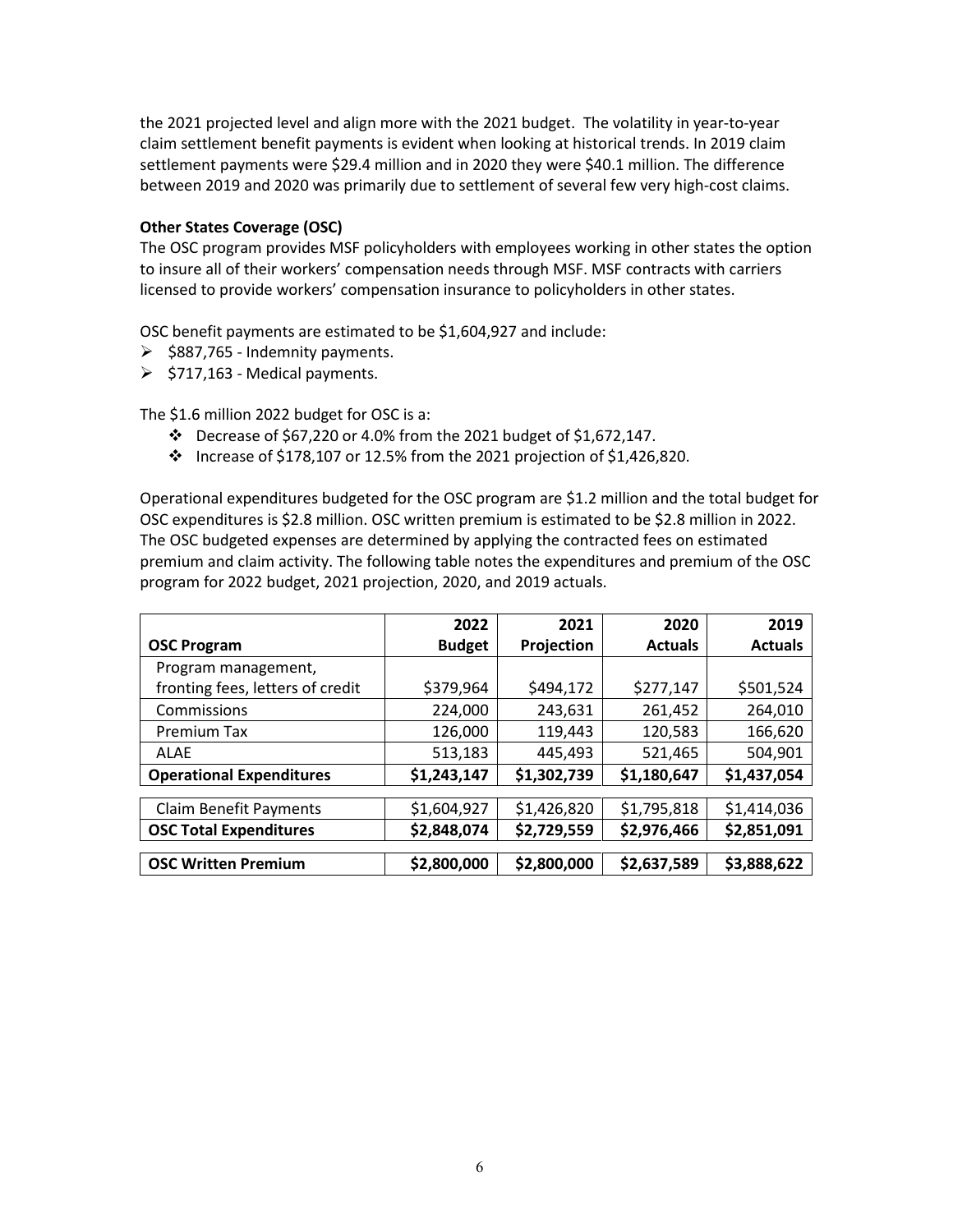# **V. Operational Expenditures**

Operational expenditures include staffing, operating expenses, transfers, capital expenditures, and allocated loss adjustment expense (ALAE). The following table provides a summary of the operational expenditures, including the number of FTEs (full-time equivalents) and positions.

| <b>Operational</b>        | 2022          | 2021          | 2021         | 2020           | 2019           |
|---------------------------|---------------|---------------|--------------|----------------|----------------|
| <b>Expenditures</b>       | <b>Budget</b> | <b>Budget</b> | Projection   | <b>Actuals</b> | <b>Actuals</b> |
| <b>FTEs</b>               | 293.50        | 306.00        | 306.00       | 307.00         | 307.00         |
| Positions                 | 298           | 308           | 308          | 309            | 310            |
| <b>Personal Services</b>  | \$32,836,844  | \$32,802,250  | \$31,512,843 | \$30,284,947   | \$29,856,055   |
| <b>Operating Expenses</b> |               |               |              |                |                |
| and Transfers             | 27,416,959    | 28,807,706    | 25,170,816   | 24,274,438     | 26,914,148     |
| Capital Expenditures      | 1,640,092     | 2,227,924     | 4,753,142    | 5,479,635      | 2,653,828      |
| <b>ALAE</b>               | 3,630,006     | 3,609,042     | 3,274,985    | 3,340,444      | 3,800,805      |
| <b>Total MSF</b>          | \$65,523,901  | \$67,446,922  | \$64,711,786 | \$63,379,464   | \$63,224,836   |

# **a. MSF Staffing**

MSF continually evaluates and re-aligns its staff to meet changing Montana workers' compensation market needs, stakeholder expectations, and ever-evolving work processes. Most MSF employees that were assigned to work on the PBRI project are now returning to their assigned teams. MSF management reviewed existing position vacancies, upcoming retirements, and anticipated workloads to ensure that staffing levels were appropriate. For the 2022 budget, there is a decrease of 12.50 FTEs that correlates to a reduction of 10 positions from 2021. All FTE/positions to be eliminated are from current unfilled positions and retirements.

MSF's Board approved 293.50 FTEs and 298 positions for with the 2022 budget. In 2022, MSF will have 290 positions that are 1.00 FTE each, six half-time (0.50 FTE) positions that comprise 3.00 FTEs, and two positions at 0.25 FTE each. One half-time and two quarter-time positions, equating to 1.00 FTE in total, are assigned to the Human Resources Department and available for other departments use while transitioning new employees. For example, when an employee plans to retire a transition position can be used to temporarily double fill the position and train the new employee. The following table reflects MSF staffing by department at the beginning of each year.

| <b>MSF Department</b>       | 2022          | 2021          | 2020          |
|-----------------------------|---------------|---------------|---------------|
| <b>Staffing (FTEs)</b>      | <b>Budget</b> | <b>Budget</b> | <b>Budget</b> |
| Corporate Support           | 31.50         | 35.00         | 36.00         |
| <b>Executive Offices</b>    | 6.00          | 6.00          | 6.00          |
| <b>General Counsel</b>      | 17.00         | 18.00         | 18.00         |
| <b>Human Resources</b>      | 8.00          | 8.00          | 8.00          |
| Information Technology (IT) | 46.00         | 52.00         | 52.00         |
| Operations                  | 144.50        | 146.00        | 146.00        |
| <b>Operations Support</b>   | 40.50         | 41.00         | 41.00         |
| <b>MSF Total</b>            | 293.50        | 306.00        | 307.00        |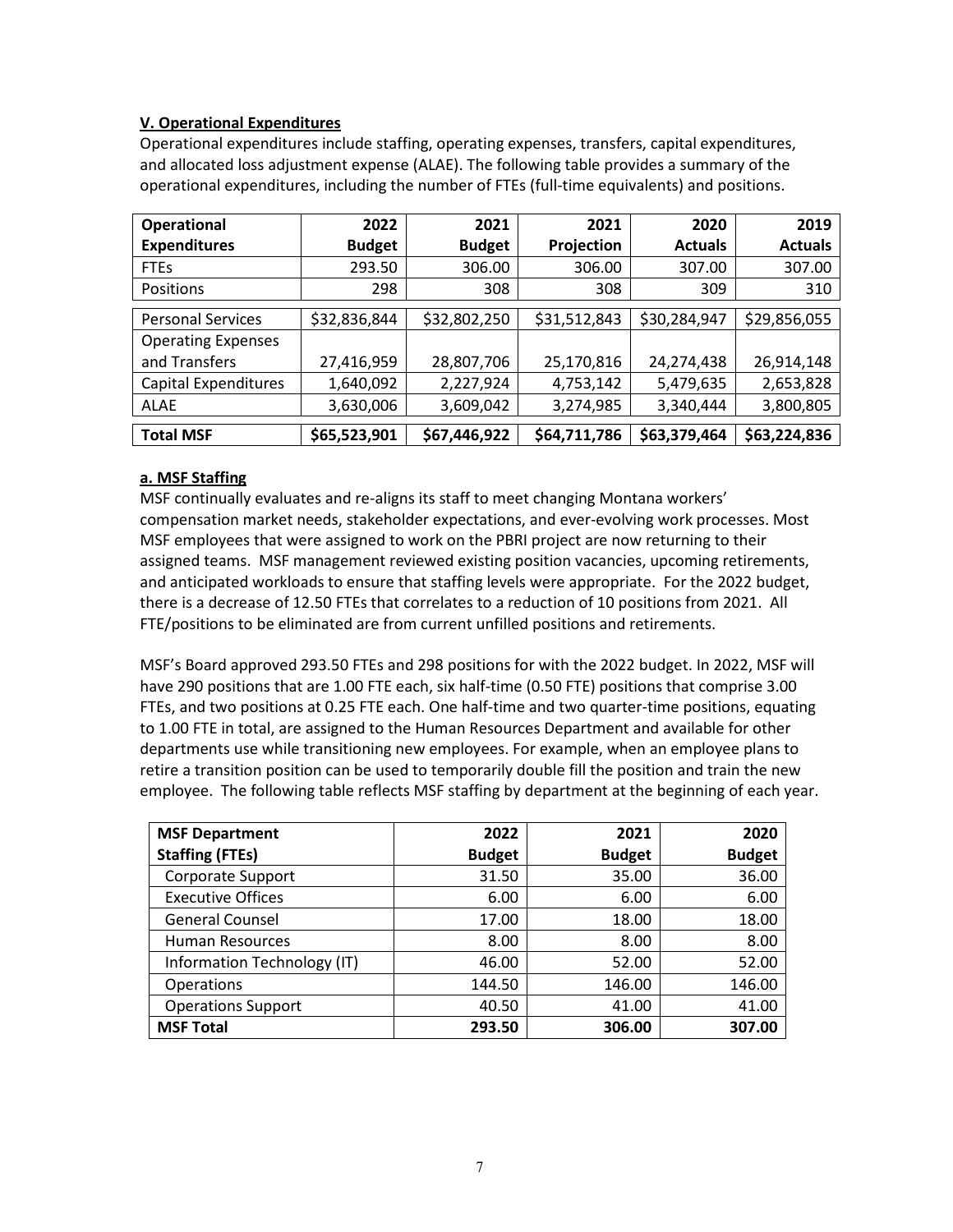# **b. Personal Services – Salaries and Employee Taxes and Benefits**

To support the 293.50 FTEs, the Board approved expenditures of \$32.8 million for the 2022 personal services budget. A vacancy savings factor of 4.0% was applied to the personal services budget. This is an aggregate reduction recognizing that employee turnover creates position vacancies, which is difficult to predict by department or function.

MSF continually reviews and revises compensation to enable retention of knowledgeable and skilled employees and attract qualified candidates in a competitive employment market. MSF will continue to use contracted IT consulting services through 2022 to support policy system transition and enhancements. The personal services budget noted below includes a comparison of the salaries, employee taxes and benefits, and vacancy savings categories back to 2020.

| <b>MSF Total</b>         |               |               |              |                | \$ Change<br>2022 Budget | % Change<br>2022 Budget |
|--------------------------|---------------|---------------|--------------|----------------|--------------------------|-------------------------|
| <b>Personal Services</b> | 2022          | 2021          | 2021         | 2020           | from                     | from                    |
| <b>Budget</b>            | <b>Budget</b> | <b>Budget</b> | Projection   | <b>Actuals</b> | 2021 Budget              | 2021 Budget             |
|                          |               |               |              |                |                          |                         |
| <b>Salaries</b>          | \$26,046,922  | \$25,944,868  | \$24,350,751 | \$22,916,453   | \$102,054                | 0.3%                    |
| <b>Employee Taxes</b>    |               |               |              |                |                          |                         |
| & Benefits               | 8,158,124     | 8,224,142     | 7,162,092    | 7,368,494      | (66,016)                 | (0.8% )                 |
| Vacancy                  |               |               |              |                |                          |                         |
| Savings                  | (1,368,202)   | (1,366,760)   | n/a          | n/a            | (1, 442)                 | $(0.1\%)$               |
| <b>Total</b>             |               |               |              |                |                          |                         |
| Personal                 |               |               |              |                |                          |                         |
| <b>Services</b>          | \$32,836,844  | \$32,802,250  | \$31,512,843 | \$30,284,947   | \$34,594                 | 0.1%                    |

### **Salaries** - \$26,046,922

The Salaries budget includes the regular salary base for all positions, merit salary adjustments, retirements, excess leave payouts, and overtime. These salary budget items are outlined as follows:

- $\div$  \$25,536,182 for base salaries are calculated on the hourly wage for all active employees as of September 26, 2021 with adjustments for known retirements, terminations, and promotions. Vacant position budgets were based on the compensation at mid-point for the position's pay band, assuming 2,080 annual payroll hours for each FTE. Partial FTE salaries are prorated.
- $\div$  \$790,433 for merit-based salary adjustments. Employee merit salary adjustments will be completed after the final 2021 performance reviews are finished. Based on market data, a 4.0% merit adjustment, effective March 12, 2022, was used for the 2022 budget.
- $\div$  \$310,356 provides funding for leave balance payouts for eight expected retirements in 2021. This amount is for the salary portion of the leave balances.
- $\div$  \$373,243 will fund the payment of excess leave and banked holiday hours as provided for in MSF's Personal Leave Program guidelines. The excess leave payment is estimated to be \$360,711 and excess banked holiday time \$12,532. The 2022 estimate is based on review of recent excess leave and holiday hours balances which increased as a result of the demands of PBRI's implementation and Covid-19. Employees worked from home and took less personal time during 2021. The program payout for 2022 is budgeted to be \$79,822 or 27.2% more than the \$293,421 paid in 2021.
- ❖ \$36,710 is to cover overtime costs for after hour computer system support, unplanned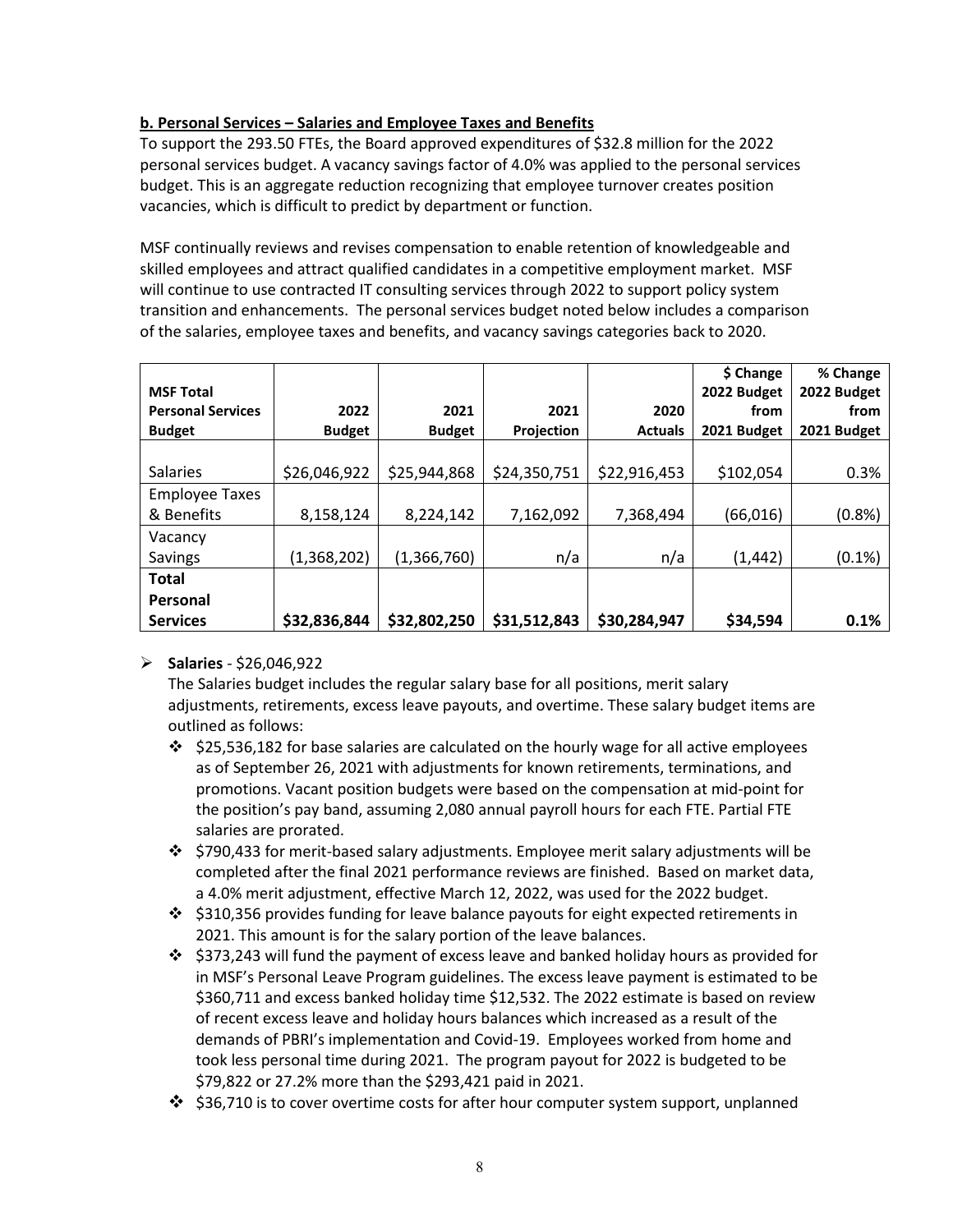facility maintenance, and additional workload during the policy renewal period.

**Employee Taxes and Benefits** - \$8,158,124

This category includes the payments/contributions MSF makes on behalf of its employees for taxes, benefits, and workers' compensation coverage. The following outlines employee tax and benefit categories with the dollars budgeted.

- FICA/Medicare \$1,921,232 The rate of 7.65% of applicable salary remains unchanged from 2021. An estimated FICA earnings cap of \$148,100 was budgeted to be effective January 1, 2022.
- Retirement (PERS) \$2,349,358 The employer's contribution rate is 9.02% of applicable salary. The PERS contribution rate increased 0.1% from the 2021 rate per law, (19-3-16(2)b, MCA).
- Workers' Compensation Premium \$103,905 This is MSF's workers' compensation policy premium payment and is expected to be an average rate of approximately 0.399% of applicable salary in 2022. The 2021 budgeted average rate was 0.435%.
- State Unemployment Tax (SUT) \$65,117 MSF's employer contribution rate is 0.25% for SUT. This is an increase from the 0.15% SUT rate used in the 2021 budget. The Department of Labor and Industry reviews this rate annually and notifies of changes in May.
- $\div$  Group Insurance \$3,718,512 The 2022 annual employer contribution for group insurance is \$12,648 per eligible employee, which is set by the State and is the same amount as in 2020 and 2021.
- **Vacancy Savings** (\$1,368,202)

The vacancy savings is an overall reduction of 4% that has been applied to the calculated salaries and employee taxes and benefits on all budgeted positions. Exactly which positions will be vacated from turnover during the year cannot be determined, but at an aggregate level, MSF can reasonably estimate vacancies and estimate an appropriate budget reduction.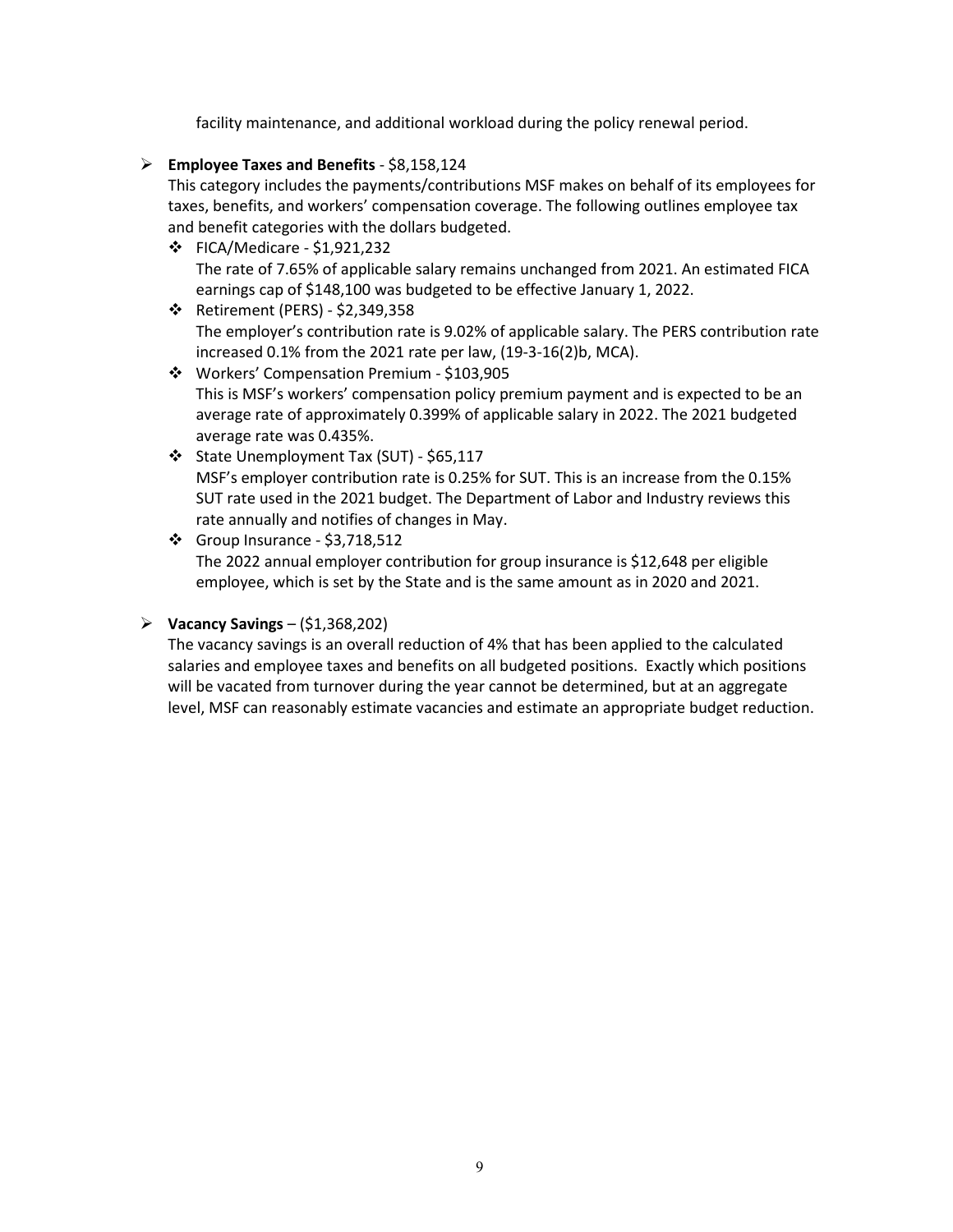### **c. Operating Expenses and Transfers**

The Operating Expenses and Transfers budget of \$27,416,959 is another grouping of expenses underneath the overall category of "Operational Expenditures" and includes the following categories and amounts:

|                         |               |               |              |                | \$ Change           | % Change            |
|-------------------------|---------------|---------------|--------------|----------------|---------------------|---------------------|
| Category                | 2022          | 2021          | 2021         | 2020           | 2022 Budget<br>from | 2022 Budget<br>from |
|                         | <b>Budget</b> | <b>Budget</b> | Projection   | <b>Actuals</b> | 2021 Budget         | 2021 Budget         |
| Other                   |               |               |              |                |                     |                     |
| Services                | \$20,061,950  | \$20,815,435  | \$17,784,498 | \$17,254,883   | (5753, 485)         | $-3.6%$             |
| Supplies &              |               |               |              |                |                     |                     |
| Materials               | 692,679       | 776,508       | 954,345      | 1,044,818      | (83, 829)           | $-10.8%$            |
| Communications          | 1,330,244     | 1,514,617     | 1,462,042    | 1,433,105      | (184, 373)          | $-12.2%$            |
|                         |               |               |              |                |                     |                     |
| Travel                  | 314,401       | 253,399       | 62,188       | 34,472         | 61,002              | 24.1%               |
| Rent                    | 80,497        | 169,828       | 114,975      | 26,890         | (89, 331)           | $-52.6%$            |
|                         |               |               |              |                |                     |                     |
| <b>Utilities</b>        | 208,990       | 224,869       | 191,868      | 198,222        | (15, 879)           | $-7.1%$             |
| Repair &<br>Maintenance | 1,841,316     | 2,608,874     | 2,567,483    | 2,213,356      | (767, 558)          | $-29.4%$            |
| Other                   |               |               |              |                |                     |                     |
| Expenses                | 2,648,262     | 2,209,291     | 1,826,692    | 1,830,955      | 438,971             | 19.9%               |
|                         |               |               |              |                |                     |                     |
| <b>Transfers</b>        | 238,620       | 234,885       | 206,725      | 237,737        | 3,735               | 1.6%                |
| <b>Total Operating</b>  |               |               |              |                |                     |                     |
| <b>Expenses and</b>     |               |               |              |                |                     |                     |
| <b>Transfers</b>        | \$27,416,959  | \$28,807,706  | \$25,170,816 | \$24,274,438   | (\$1,390,747)       | $-4.8%$             |

- **Other Services** \$20.1 million is budgeted for 2022. There are three primary areas that comprise \$17.0 million of the expenditures in this category: Agent commissions, other consulting and professional services, and IT consulting services.
	- **Commissions - \$11,808,285** This is an increase of \$1,112,144 or 10.4% from the 2021 budget of \$10,696,141 and an increase of \$1,291,087 or 12.3% from the 2021 projection of \$10,517,198. Base commissions will be paid differently as agent represented policies renew in the new PolicyCenter system in 2022. In the legacy policy system agent commissions are paid when premium is collected. In PolicyCenter agent commissions will be paid when the policy is effective based on estimated premium. This will result in a temporary acceleration of commission payments expected to last from March 1, 2022 through February 28, 2023. The 2022 impact of this acceleration of base commission is \$1,072,370.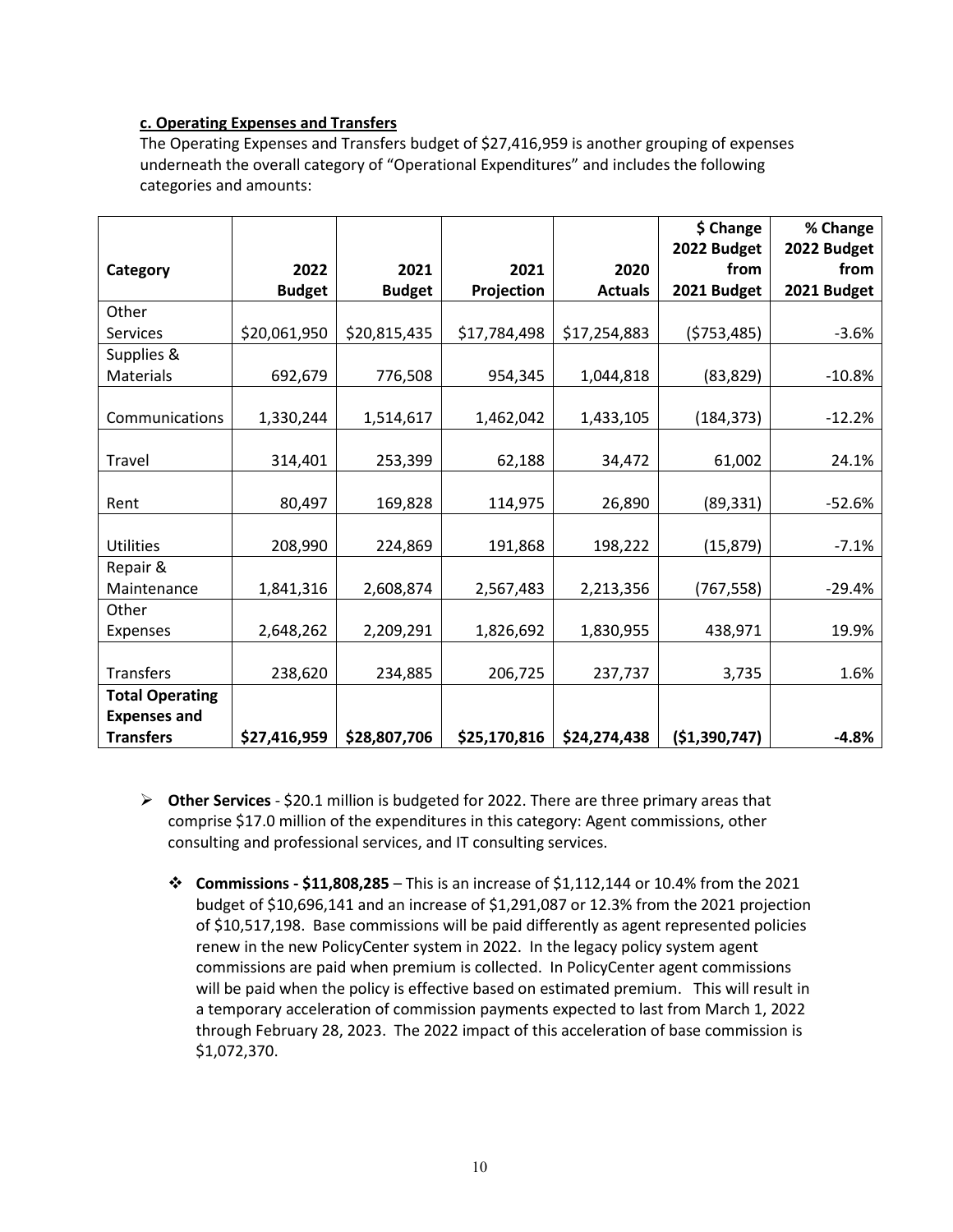The budget includes base, incentive, and Other States Coverage (OSC) commissions. Commission expense is directly related to premium, percentage of MSF policyholders represented by agents, and the assigned commission rate. The payment of commissions supports service and distribution capabilities with MSF's agent partners.

- o Base Commissions \$9,749,535 It is estimated \$127.3 million in premium collections and renewal premiums on agent-represented business will be recorded in 2022. The average base commission rate on these policies is estimated to be 7.66%.
- o Incentive Commissions \$1,834,750 Incentive commissions are established to provide a payment to agents for meeting profitability, retention, and new business goals for the MSF business they represent.
- o OSC Commissions \$224,000 Commissions associated with OSC policies are based on the total 2022 premium estimate of \$2.8 million and an 8% commission rate.
- **Consulting and Professional Services - \$2,606,619** This is a decrease of \$169,512 or 6.1% from the 2021 budget of \$2,776,131 and an increase of \$120,636 or 4.9% from the 2021 projection of \$2,485,983. The following table identifies the five largest budgeted expenditures, or 76.5% of the total, in this category.

| 2022 Budget | <b>Department</b>      | Item / Description                              |
|-------------|------------------------|-------------------------------------------------|
| \$644,069   | <b>Operations</b>      | NCCI membership and transaction-based           |
|             |                        | charges                                         |
| \$437,158   | Executive              | Consulting for creating and producing           |
|             |                        | advertising products and campaigns              |
| \$379,964   | <b>Operations</b>      | Other States Coverage program expenses          |
| \$335,000   | Executive              | Independent external actuarial services         |
| \$198,958   | <b>General Counsel</b> | Department of Justice - Fraud Investigation and |
|             |                        | <b>Prosecution Agreement</b>                    |

o **National Council on Compensation Insurance** (NCCI) – \$644,069 – MSF is required in statute, 33-16-1023(2), MCA, to be a member or subscriber to a designated advisory organization. The Commissioner of Securities and Insurance (CSI) has designated NCCI as the advisory organization.

The 2022 budget is \$131,666 or 17.0% less than the 2021 budget of \$775,735 due to pricing changes on membership fees and transaction-based charges. The 2022 budget includes the following:

- $\checkmark$  The NCCI membership fee is primarily based on percentages that vary by core services that are applied to net direct written premiums. The 2022 budget for the NCCI "Affiliation Licenses and Services" is \$311,319.
- $\checkmark$  Other fees are associated with the services provided by NCCI, such as eMods, unit statistical reporting, proof of coverage, and additional data. MSF is charged a transaction fee when receiving or providing data to NCCI. These fees are budgeted to be \$332,750.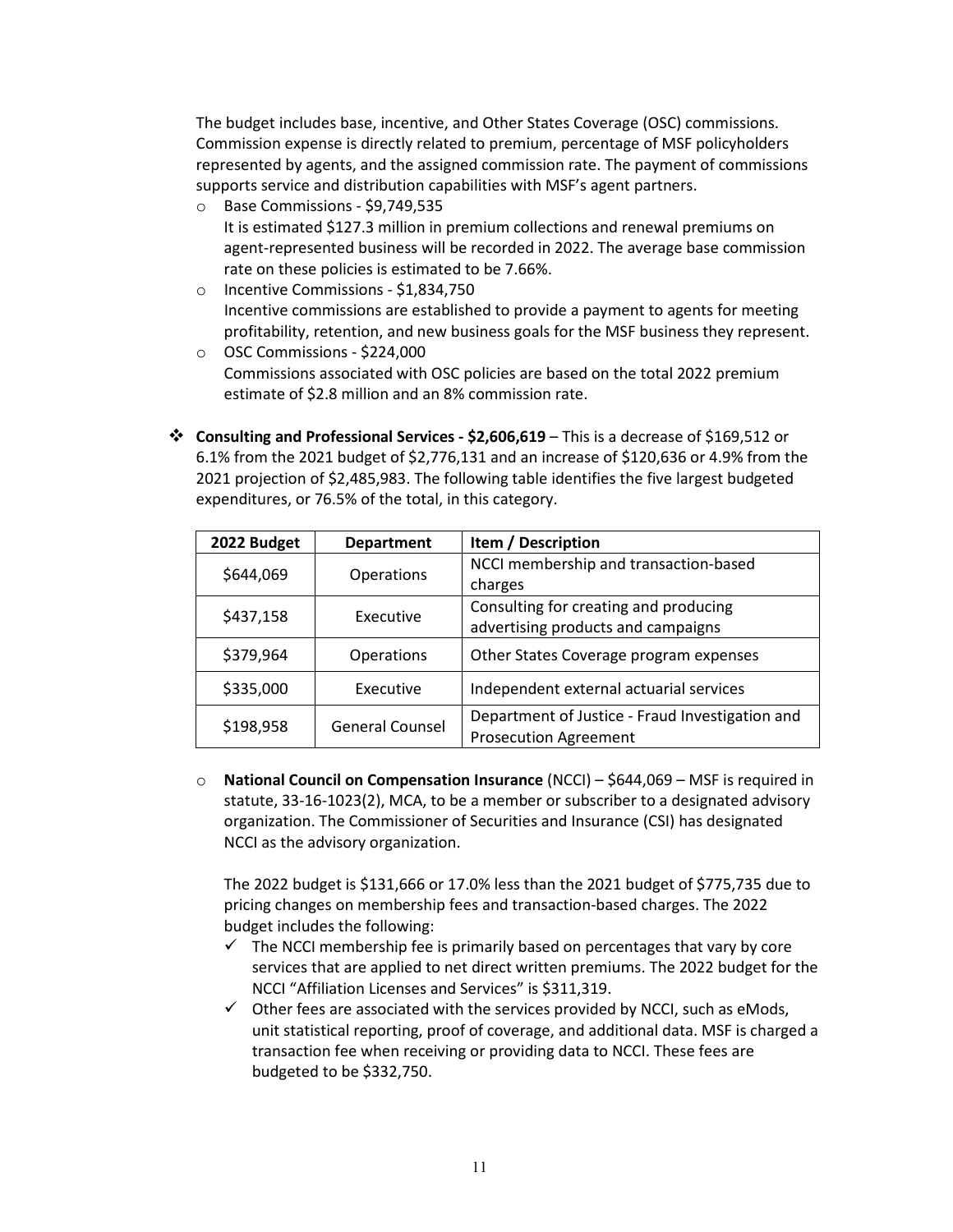o **Promotional Campaigns and Communications Development** - \$437,158 – This funding is for Partners Creative's consulting time associated with creating advertising campaigns, producing advertising products, and photography. This expense category is separate from the cost of airtime or other media purchases.

The budget amount includes:

- $\checkmark$  \$156,729 New statewide media campaign planning, production, talent acquisition, and shooting.
- $\checkmark$  \$149,494 New "Young Workers" campaign
- $\checkmark$  \$48,450 Creation of Work Comp 101 and Safety videos
- $\checkmark$  \$82,485 Other marketing services, such as Safemt.com website maintenance, sponsorships and tradeshow banners, educational materials, e-newsletter templates, and policyholder renewal packet updates.
- o **Other States Coverage** (OSC) \$379,964 This is the portion of the OSC program expense budgeted as Consulting and Professional Services - see page 6 for total OSC program cost.
	- $\checkmark$  \$278,600 Per the OSC contract with Zurich, MSF pays 9.95% of the estimated \$2.8 million written premium as fronting fees - the expense of writing policies.
	- $\checkmark$  \$101,364 The fee to maintain a letter of credit as contractually required.
- o **Independent Actuary** \$335,000 The Board is required by statute to use the services of an independent actuary when estimating losses, surplus adequacy, and other areas of business. The actuarial services budgeted are:
	- $\checkmark$  \$293,000 for consulting on rate level, rate filing, loss development pattern, loss reserves, and policyholder equity.
	- $\checkmark$  \$42,000 for the Old Fund reserve analysis which is reimbursed to MSF through a non-budgeted General Fund transfer.
- o **Department of Justice (DOJ) Fraud Agreement**  \$198,958 This budget funds fraud investigations and prosecution. The total DOJ estimated funding of \$397,916 is allocated 50% to claim related investigations (allocated loss adjustment expense) and 50% for policy investigation and prosecution based on cases currently assigned to DOJ and historical experience.
- o **All other Consulting and Professional Services**  \$611,470 Includes the following:
	- $\checkmark$  \$142,773 Compensation consulting for guidance, surveys, and review.
	- $\checkmark$  \$120,000 Contracts or other projects that arise as the year progresses and are deemed necessary and appropriate by the CEO.
	- $\checkmark$  \$111,800 Board recruitment and selection for the MSF CEO/President position and related on-boarding costs.
	- $\checkmark$  \$110,000 Producing, editing, and launching a mini-video series and updating the primer to educate and inform policyholders and other stakeholders about MSF.
	- $\checkmark$  \$45,072 National fraud indexing service (ISO) to check new claims for prior fraudulent activities, Medicare "set aside" reporting, and fraud investigations.
	- $\checkmark$  \$32,000 Architect and project management for construction and building improvements.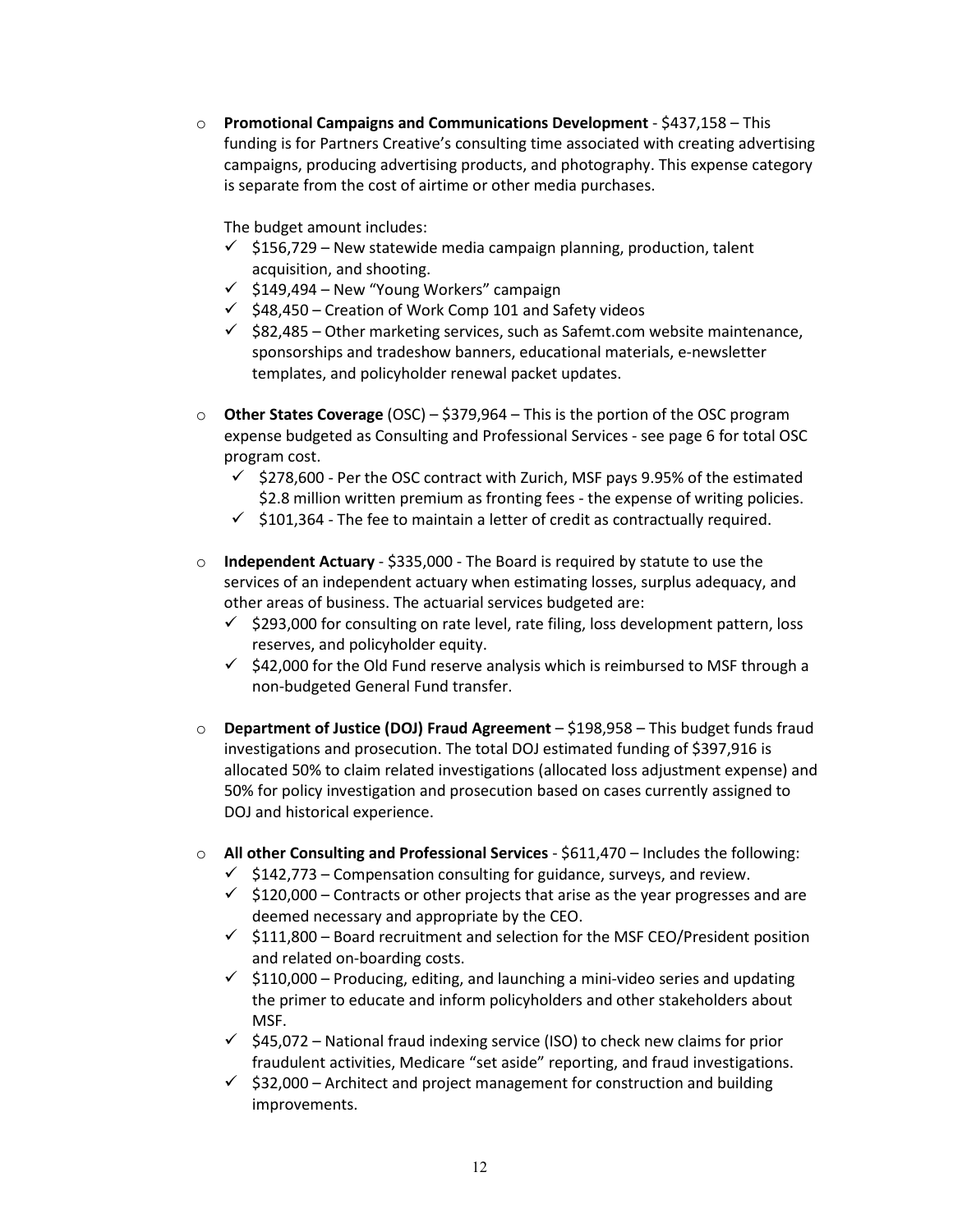- $\checkmark$  \$24,000 Contracted medical director for research, claim oversight, and training of MSF claim examiners, medical case managers, and external providers.
- $\checkmark$  \$25,825 Executive staff training, Board Member per diems, and occupational therapist evaluations.
- **IT Consulting and Professional Services** \$2,540,326 This is a decrease of \$2,325,226 or 47.8% from the 2021 budget of \$4,865,552 and an increase of \$40,095 or 1.6% from the 2021 projection of \$2,500,231.

The following table identifies the three primary drivers of the 2022 Budget. The expenditures are necessary to support both PHS, being phased out of service, and the new PBRI Guidewire applications and to complete Annual Business Plan initiatives.

| 2022 Budget | <b>Project / Department</b> | Item / Description                             |  |  |
|-------------|-----------------------------|------------------------------------------------|--|--|
| \$1,468,720 | Information                 | Support for implemented claims and policy      |  |  |
|             | Technology                  | management systems                             |  |  |
| \$559,695   | <b>Producer Portal</b>      | Integration of agent partner solution with     |  |  |
|             | Accelerator (IVANS)         | MSF systems                                    |  |  |
| \$461,286   |                             | IT services for the next phase of PBRI quality |  |  |
|             | <b>PBRI</b>                 | assurance, project management, and portal      |  |  |
|             |                             | development                                    |  |  |

- o **IT Department Professional Services Support -** \$1,468,720 is budgeted for Guidewire professional services. 2022 is a transition year where both the legacy policy system and new Guidewire applications will need to be supported. This budget is for staff augmentation services to ensure the Information Technology Department can support two production environments and provide timely resolution of production related issues. These services will also support completion of requested changes and enhancements for ClaimCenter and other systems during 2022.
- o **Producer Portal Accelerator Project (IVANS) - IT Consulting Services –** \$559,695 is budgeted for technical consulting resources to assist with MSF's integration with IVANS (Insurance Value Added Network Services). The IVANS solution will support receipt and issuance of policy documents and data to provide better online quote and policy issuance services to MSF agency partners.
- o **PBRI Project - IT Consulting Services**  \$461,286 PBRI is a multi-year and multiphase project. The planned work for 2022 includes:
	- $\checkmark$  Decommissioning the legacy PHS application.
	- $\checkmark$  Successfully launch the Customer Connect and Partner Connect external portals, including training of agency partners.
	- $\checkmark$  Complete reporting for Organizational Change Management and Business Value Metrics.
	- $\checkmark$  Guidewire product certifications and training for MSF Information Technology staff.
- o All other IT Consulting Services \$50,625 To support:
	- $\checkmark$  \$45,000 Audio Visual system implementation in the Board meeting room and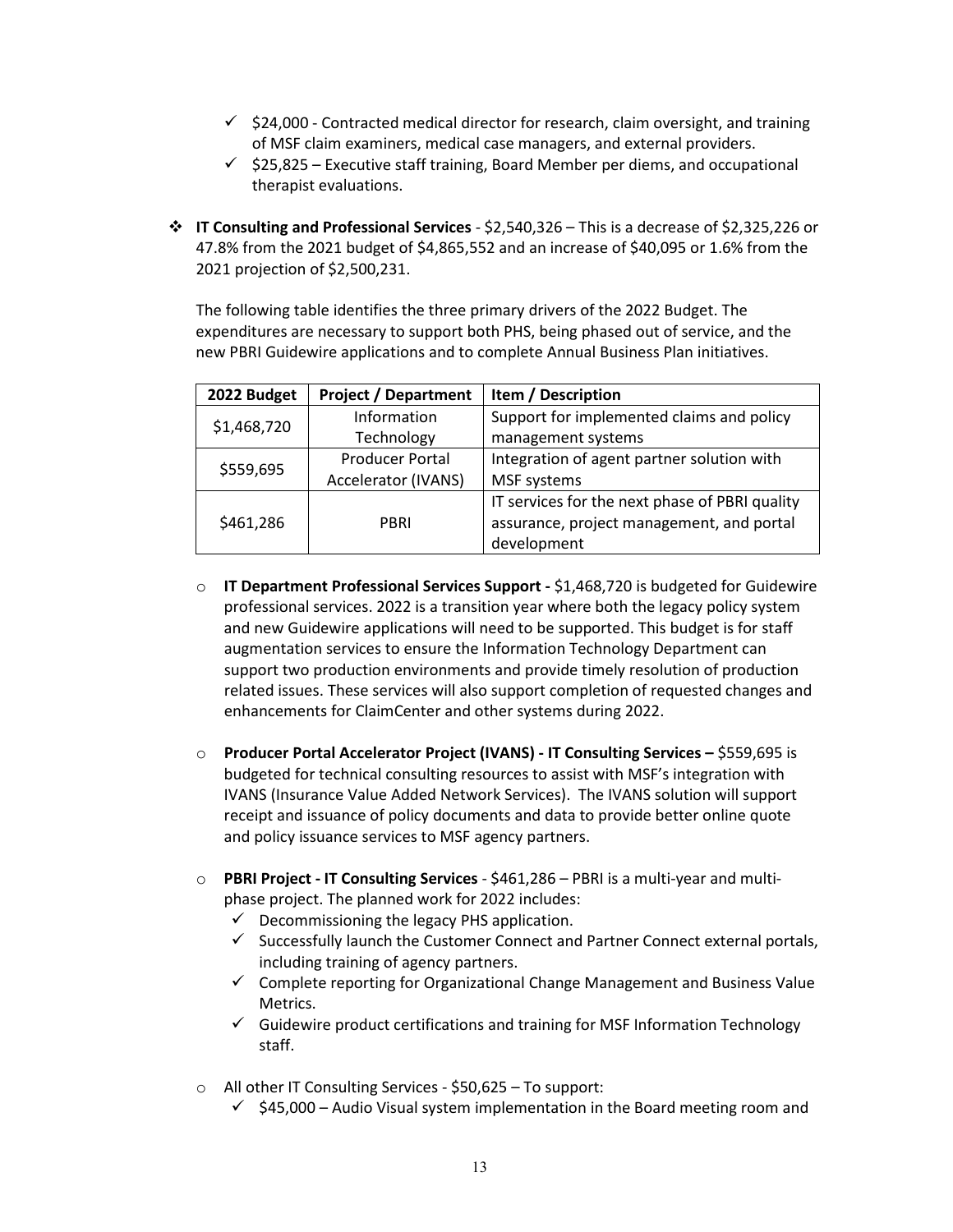other conference rooms in the MSF building.

- $\checkmark$  \$5,625 Technical support for financial reporting and budget solution updates and enhancements.
- **Services provided by the State Information Technology Services Division (SITSD) of the Department of Administration** - \$1,094,318 - This is an increase of \$64,077 or 6.2% from the 2021 Budget of \$1,030,241. SITSD, in conjunction with the Office of Budget and Program Planning (OBPP), determines the amount charged to MSF for services provided by the State.

SITSD expenditure categories include:

- o \$554,500 Other Services
	- $\checkmark$  \$391,800 Enterprise services,
	- $\checkmark$  \$84,408 E-mail and voice services, and
	- $\checkmark$  \$78,292 Server, equipment, and application hosting.
- o \$279,636 Supplies and Materials asset broker.
- o \$260,182 Communications
	- $\checkmark$  \$240,432 Network services, and
	- $\checkmark$  \$19,750 Video, voice, and long-distance communication services.
- **Policyholder Payroll Audits -** \$728,140 This is a decrease of \$14,945 or 2.0% from the 2021 budget of \$743,085. MSF will continue to use external vendors to augment MSF's premium audit staff and to perform policyholder payroll audits. These audits may be conducted in the field or virtually. Payroll audits are a significant means to verify payrolls and ensure appropriate classifications are used, as well as creating additional opportunities to educate policyholders on payroll reporting.
- **Insurance and Bonds** \$548,091 This is an increase of \$5,506 or 1.0% from the 2021 budget of \$542,585. The budget funds MSF's general liability, property, boiler, crime, and automobile coverages. This insurance is provided through the State of Montana's Risk Management and Tort Defense Division. MSF is part of the State's self-insured program.
- **Market Conduct Examination by the Commissioner of Securities and Insurance (CSI)**  \$500,000 - This is a new item in 2022. In 2021 CSI notified MSF that a market conduct exam will be performed in 2022. CSI is required by statute (33-1-401, MCA) to examine each authorized insurer not less frequently than every five years. CSI passes on the costs of the independent examiner fees to MSF. This is the first market conduct examination for MSF.
- **Legal Fees and Court Costs** \$229,100 This is an increase of \$70,000 or 44.0% from the 2021 budget of \$159,100. The budget funds employers' liability coverage opinions and an increase in other legal service costs.
- **Financial and Legislative Audits**  \$169,627 This is a decrease of \$6,373 or 3.6% from the 2021 budget of \$176,000.
	- $\circ$  \$88,500 is for an independent accounting firm to audit the 2021 statutory financial statements.
	- $\circ$  \$81,127 is for the financial compliance audit performed by the Legislative Audit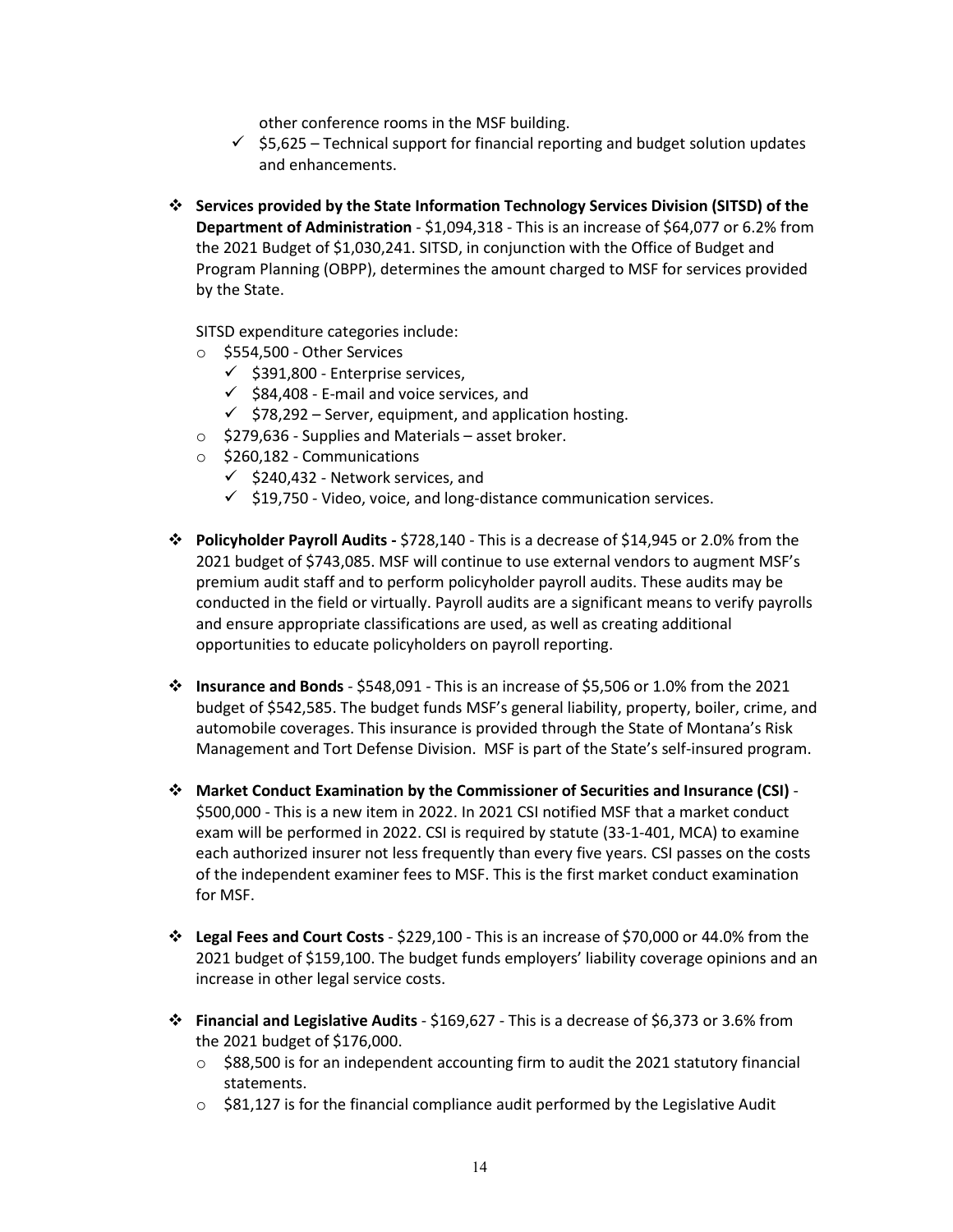Division (LAD) of the 2021 governmental financial statements.

- **Printing**  \$101,267 This is a decrease of \$15,185 or 13.0% from the 2021 budget of \$116,452. This includes:
	- o \$39,376 "Perspectives" postcards, PBRI project materials, WorkSafe Champions participant guides, policyholder kits, internal forms, safety workshop materials, and a variety of small printing jobs for safety posters, brochures, and other informational materials.
	- $\circ$  \$61,891 Various specific print (bar coding) and sized envelopes to function with MSF's inserting, sorting, and postage equipment.
- **State Human Resources Information System (Payroll) Service Fee**  \$72,732 This is an increase of \$2,381 or 3.4% from the 2021 budget of \$70,351. This will fund charges to MSF for services of the State's Central Payroll and Human Resource module.
- **Consulting and Professional Services – Training -** \$69,344 This is a decrease of \$39,130 or 36.1% from the 2021 budget of \$108,474. The budget funds training services for:
	- o \$25,024 FutureSync: Mosaic employee engagement training.
	- $\circ$  \$19,675 LinkedIn Learning for companywide access to on demand training.
	- o \$14,352 "Executive Intelligence" and Board Member training.
	- o \$10,293 "Thought Patterns" facilitator training and "Blueprint".
- **Warrant Writing** \$39,508 This is an increase of \$1,331 or 3.5% from the 2021 budget of \$38,177. Except for medical provider payments issued by contracted vendors, all other payments are issued through the State's warrant writing system. The estimate is based on rates proposed by the State's Warrant Writing Division and anticipated 2022 warrant volume.
- **SABHRS Administrative Costs** \$35,903 This is a decrease of \$18,267 or 33.7% from the 2021 budget of \$54,169. This is paid to the Department of Administration and is MSF's portion of the expense for maintaining the State's accounting system (SABHRS). This expense is from Office of Budget and Program Planning Fixed Cost report.
- **Temporary Services** \$31,648 This is an increase of \$24,048 or 316.4% from the 2021 budget of \$7,600.
	- o \$29,648 One temporary senior level claims examiner.
	- $\circ$  \$2,000 Temporary staff to assist with workload during the renewal period.
- **Records Storage –** \$18,303 This is a decrease of \$355 or 1.9% from the 2021 budget of \$18,658. The budget is for microfiche retrieval of archived data for claims management, back-up tape storage, and claim information retrieval from data archived with State Records Management.

### **Supplies and Materials Categories**

 **Educational Supplies** - \$29,300 - This is a decrease of \$700 or 2.3% from the 2021 budget of \$30,000. The budget provides for purchase of employee/team assessment materials and manuals used in training courses.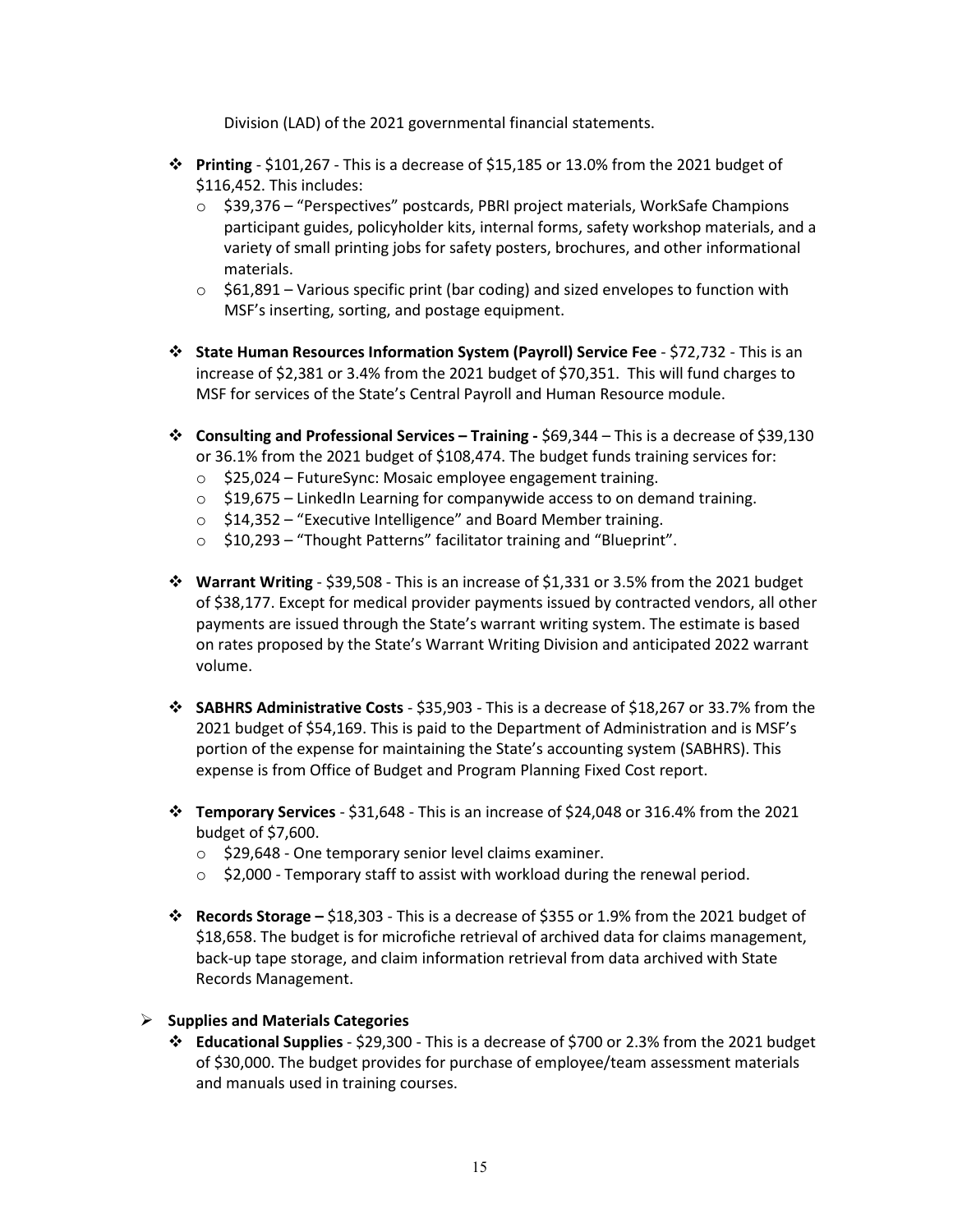- **Gasoline** \$33,516 This is an increase of \$6,497 or 24.0% from the 2021 budget of \$27,019 and assumes that travel restrictions will lessen and use of MSF fleet vehicles will increase in 2022. The budget estimate was based on \$2.60 per gallon (MSF is exempt from gas tax) for gasoline with a fleet of 25 vehicles and an estimated average of 12,158 miles per vehicle.
- **Safety Supplies** \$37,190 This is a decrease of \$288 or 0.8% from the 2021 budget of \$37,478. The WorkSafe Champions safety grants of \$33,000 is the primary budget component. Personal protective equipment (PPE) and noise meters to be used by Safety Management Consultants along with various first aid supplies comprise the remainder of this budget.
- **Minor Office Equipment** \$31,550 This is an increase of \$17,116 or 118.6% from the 2021 budget of \$14,434. The budget includes headsets, keyboards, and chairs.
- **General Office Supplies** \$105,634 This is a decrease of \$26,867 or 20.3% from the 2021 budget of \$132,501. This is for paper, toner, and a wide variety of minor office supplies.
- **Computer Hardware** \$65,319 This is an increase of \$12,708 or 24.2% from the 2021 budget of \$52,611. The budget will provide for wireless equipment (\$28,086) and softphone headsets (\$32,250). Additional items include laptops and networking components.
- **Non-Capitalized Software -** \$54,709 This is a decrease of \$40,085 or 42.3% from the 2021 budget of \$94,794. This is for software that has a purchase price of less than \$100,000 and includes:
	- o \$28,120 "UPerform" training tool used with the PBRI project.
	- o \$17,500 Licenses to use "Control-M" for scheduling batch processes such as database backups, policy document generation, financial transactions, etc.
	- $\circ$  \$4,900 Sovos software used to prepare and submit the annual statement and other filings to CSI.
	- $\circ$  \$4,189 Medical auditing software, "Survey Monkey," and software used to convert emails and attachments into a portable document format.
- **Promotional Aids** \$40,689 This is an increase of \$21,022 or 106.9% from the 2021 budget of \$19,667. The budget provides for a variety of small MSF branded items to be distributed at conferences, classes and stakeholder visits intended to enhance safety and brand awareness.

### **Communications**

- **Postage** \$362,256 This is an increase of \$7,815 or 2.2% from the 2021 budget of \$354,441, which includes:
	- $\circ$  \$274,191 State's print and mail service fees which include a 3.2% postage rate increase and one specialty policyholder mailing associated with PBRI.
	- $\circ$  \$84,000 Postage meter refills.
	- o \$4,065 All other intra-agency mail service, package shipping, and stamps.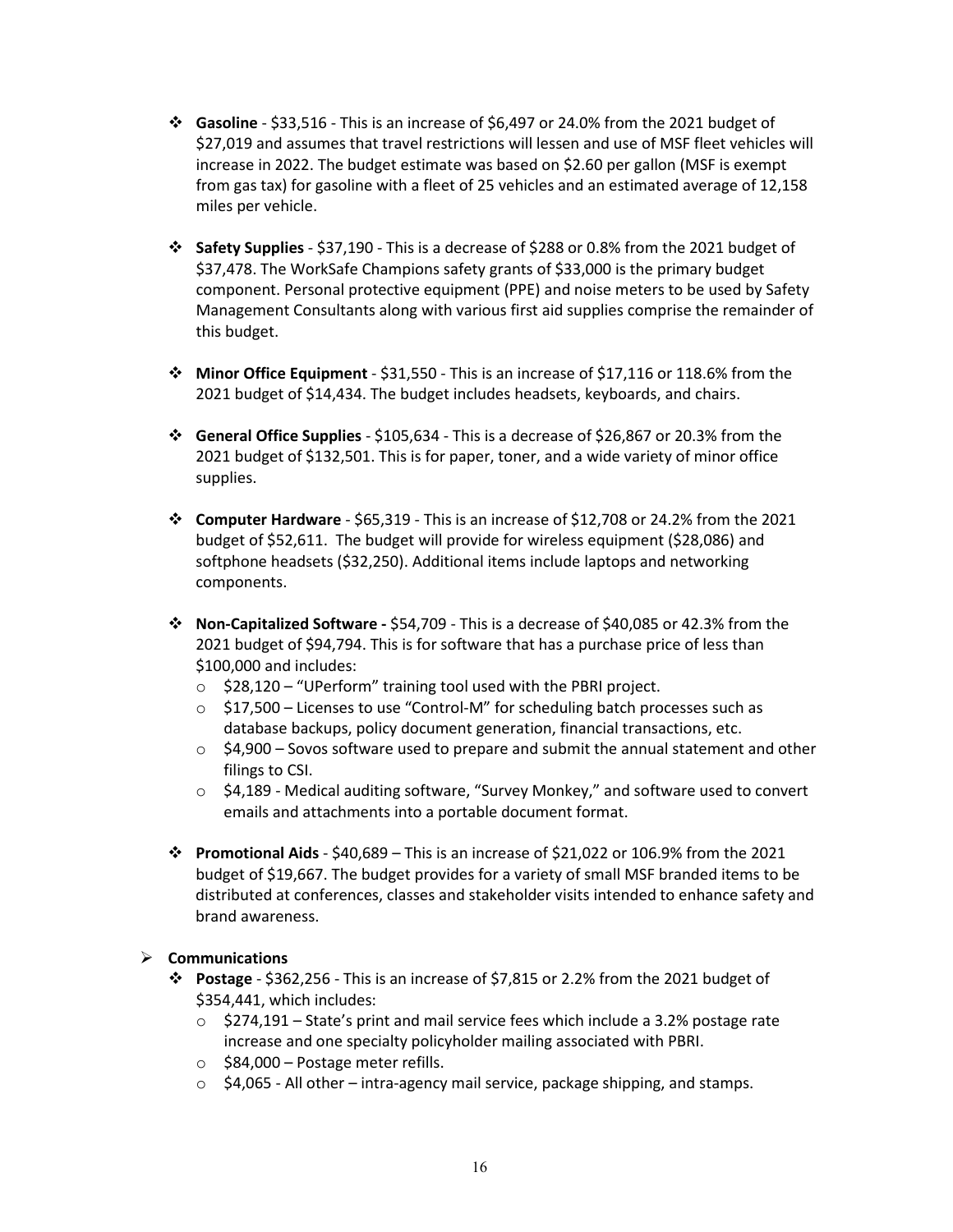- **Advertising** \$471,330 This is a decrease of \$197,070 from the 2021 budget of \$668,400. This budget purchases media time and placement. In 2022, two different media campaigns are planned, one less than in 2021. The budget includes:
	- $\circ$  \$150,000 Social media ad placement for the "Young Workers Perk" campaign in late spring 2022.
	- o \$120,000 Radio, print, banner, and social media ad placement for new statewide media campaign in fall 2022.
	- $\circ$  \$110,000 Purchase TV/cable airtime for the two advertising campaigns to run in the spring and fall of 2022.
	- $\circ$  \$53,050 Sponsorships with various safety and community organizations.
	- $\circ$  \$15,500 Class of 2022 WorkSafe Champions Elite professional film crew for alumni spotlight and advertising opportunity.
	- $\circ$  \$15,000 Placement of ads using search engine marketing.
	- $\circ$  \$7,780 Advertising with city chambers, associations, and underwriting and human resource publications.
- **All Non-SITSD Data and Telephone Categories** \$236,476 This is an overall decrease of \$8,239 or 3.4% from the 2021 budget of \$244,716. This expense covers cell phones, tablets, long-distance charges, language translation, and toll-free services. These expenses have stabilized from the prior year that was driven by the move into the remote work environment. The 2022 budget funds data and phone expenses expected in the hybrid and remote work environment. The budget includes cell phone and internet service reimbursements within MSF's remote work policy guidelines. Data circuits and long-distance costs are increasing to support the remote work environment. The following table will show 2022 increases as compared to the 2021 Budget.

| Category                 | 2022 Budget | 2021 Budget | \$ Change<br>2022 Budget<br>from<br>2021 Budget | % Change<br>2022 Budget<br>from<br>2021 Budget |
|--------------------------|-------------|-------------|-------------------------------------------------|------------------------------------------------|
| <b>Cell Phones</b>       | \$69,050    | \$82,529    | (\$13,479)                                      | $-16.3%$                                       |
| <b>Internet Services</b> | \$59,298    | \$47,556    | \$11,743                                        | 24.7%                                          |
| Data Circuits            | \$61,356    | \$58,296    | \$3,060                                         | 5.2%                                           |
| Long Distance            | \$46,772    | \$56,335    | (59, 563)                                       | 17.0%                                          |

# **Travel**

 $\div$  \$314,401 is the MSF travel budget - this is an increase of \$61,002 or 24.1% from the 2021 budget of \$253,399. MSF travel has been impacted by Covid-19 for the past two years. The 2022 budget assumes travel activity will return to pre-pandemic levels.

The travel category includes all airfare, lodging, other travel costs for safety services, customer visits, professional training, association membership, and projects. This travel budget includes lodging costs that have been reviewed and approved by management in consideration that government lodging rates are not always available where conferences are held. The 2022 budget supports:

- o \$164,181 In-state travel for business and training needs.
- o \$80,924 Out-of-state travel for business and training needs.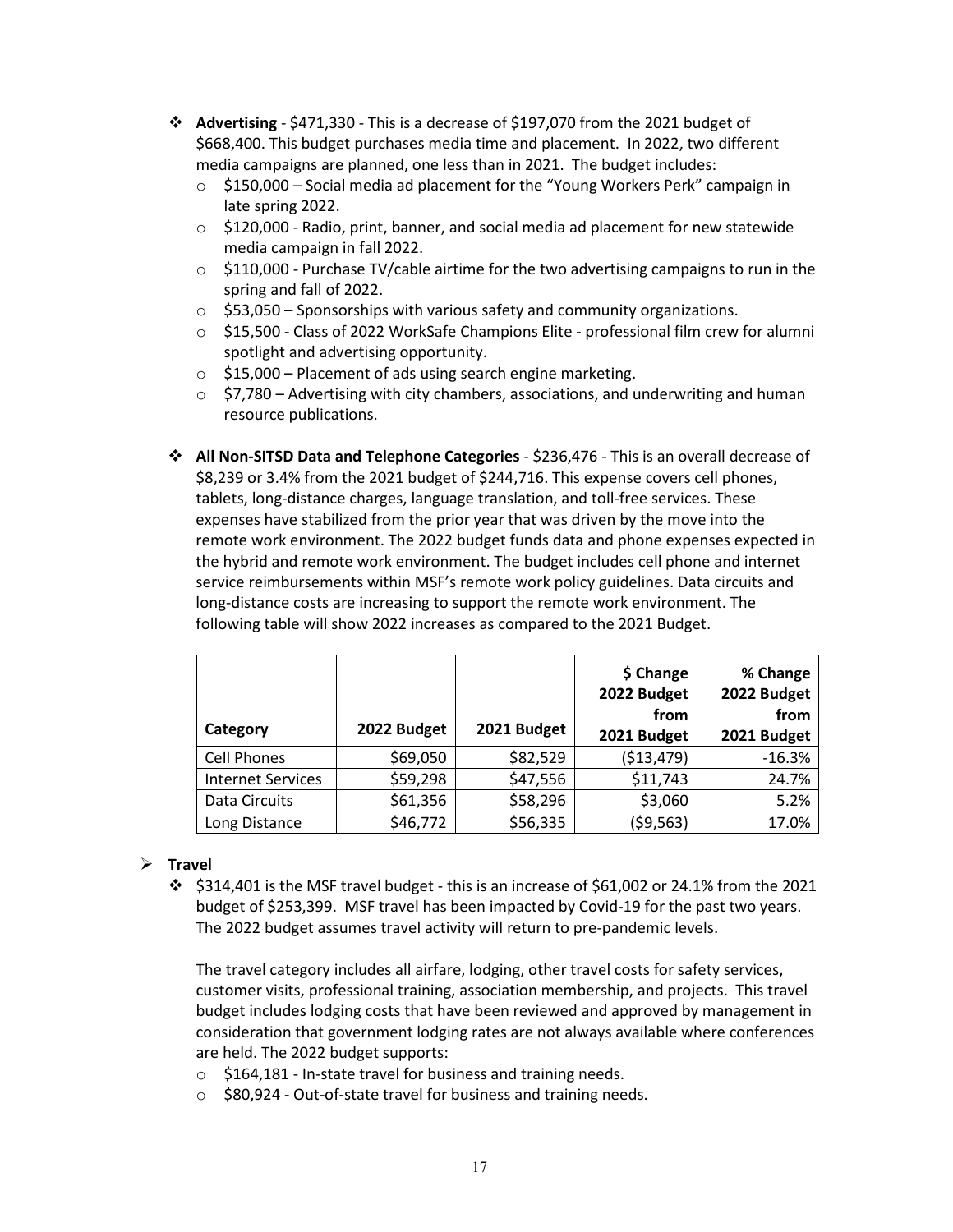- $\circ$  \$14,122 Travel for training and industry research associated with projects.
- o \$55,174 Travel for Board Members and agents classified as non-employee travel.

#### **Rent**

- $*$  \$80,497 This is a decrease of \$89,331 or 52.6% from the 2021 budget of \$169,828. The Rent category has undergone some significant changes since the 2020 budget cycle.
	- $\circ$  Effective January 1, 2020, governmental accounting standards required different accounting for lease commitments greater than one year. These items are now considered capital leases and are explained on page 22 of this report.
	- o When employees were required to work from home in 2020 MSF initiated an employee stipend program to offset some of the home office expenses employees incurred. In 2021 a hybrid work approach was adopted and employees working remotely receive the stipend if they meet the policy criteria.

The 2022 Rent budget is comprised of obligations of less than one year, including:

- $\circ$  \$64,440 Remote office stipends of \$40 per month for 134 employees who work remotely.
- o \$8,793 Photocopy machine charges.
- $\circ$  \$7,263 Helena office space rented on a short-term arrangement as a back-up document processing center and a Kalispell storage rental for supplies and equipment.

### **Utilities**

 $\div$  \$208,990 - This is a decrease of \$15,879 or 7.1% from the 2021 budget of \$224,869. This includes electricity, natural gas, water, and sewage services for the building.

### **Repairs and Maintenance**

- $\div$  \$1,841,315 This is a decrease of \$767,559 or 29.4% from the 2021 budget of \$2,608,874. The primary reason for the change is a re-classification of \$642,389 for Guidewire policy and billing software from "Maintenance" to a "Subscription" designation.
	- $\circ$  \$1,673,345 IT Department maintenance agreements for application software and hardware such as servers, routers, and associated peripherals.
		- $\checkmark$  \$1,423,399 is software maintenance expense for applications such as IBM WebSphere, Oracle, Microsoft, Cincom, FileNet, SAP Data Integrator, Serena Team Track, and Dimensions.
		- $\checkmark$  \$249,946 is hardware and replacement parts from Cisco, IBM, and Xerox.
	- $\circ$  \$125,030 Facilities building and grounds maintenance and repairs including: Heating, ventilation and air conditioning (HVAC), snow removal, exterior maintenance, window cleaning, elevator maintenance, fire system services, ballast lighting replacements, paper shredding services, generator maintenance, landscaping, and other items.
	- o \$28,368 Repairs and maintenance on the MSF fleet of 25 vehicles.
	- $\circ$  \$14,572 Document Processing's scanning machines and mailing equipment hardware and software maintenance contracts.

### **Other Expenses**

**Dues** - \$89,108 - This is similar to the 2021 budget of \$89,196 and the 2020 budget of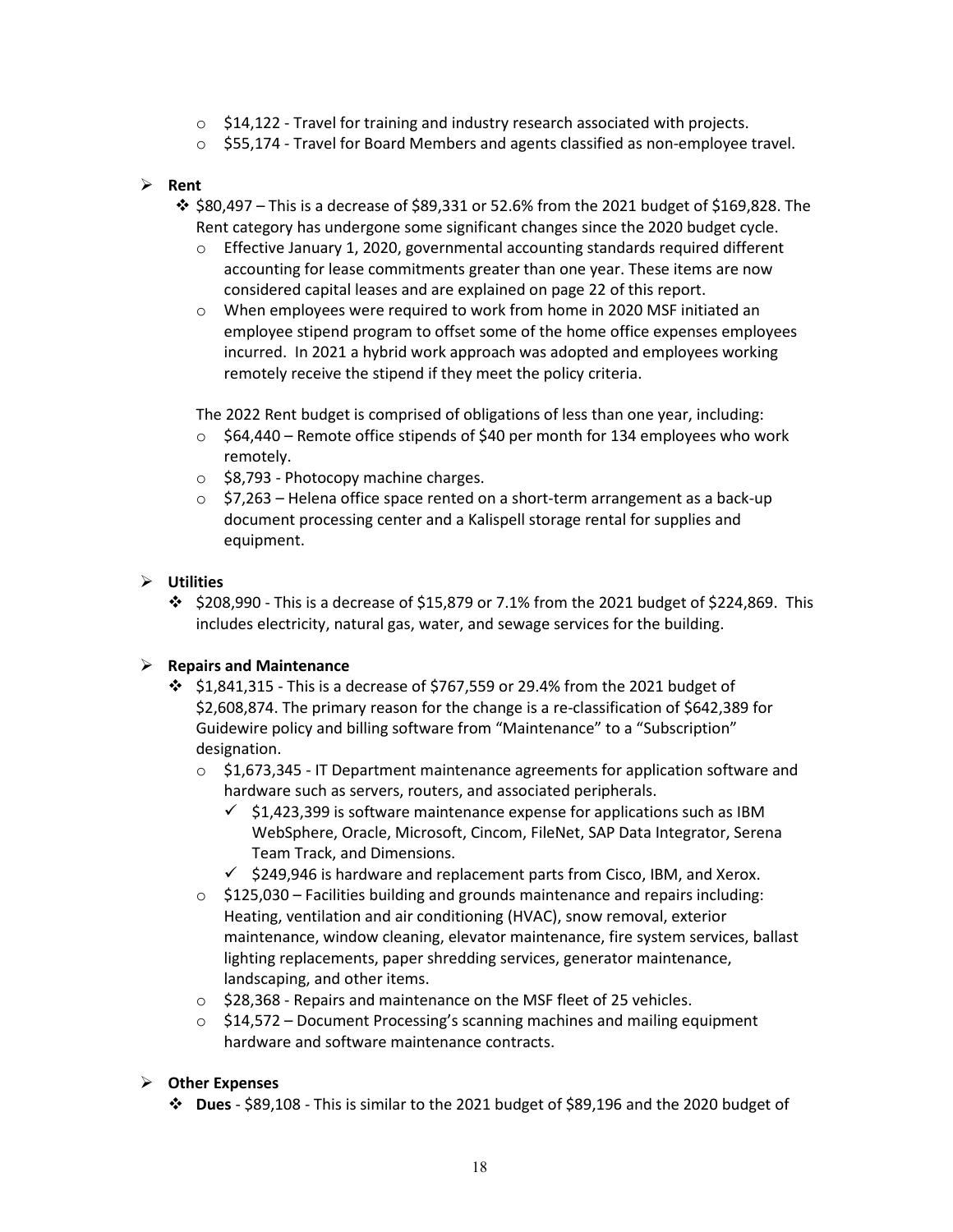\$89,989. This expense is for membership dues with professional business organizations such as the Montana Chamber of Commerce (\$36,050) and other local chambers (\$8,500), Leadership Montana (\$10,000), American Association of State Compensation Insurance Funds - AASCIF (\$10,000), Montana Society of CPAs, Montana Bar Association, Society for Human Resource Management, and other safety and insurance industry associations.

- **Subscriptions** \$1,322,076 This is an increase of \$400,593 or 43.5% from the 2021 budget of \$921,483. The primary change to the 2022 budget from the 2021 budget is the re-classification of \$642,389 for Guidewire software to "Subscription" from "Maintenance." All other items combine for a net decrease from the 2021 budget. The subscriptions category includes cloud-based subscriptions to software and technical solutions:
	- $\circ$  \$642,389 Guidewire policy and billing system.
	- o \$160,080 Clearwater Analytics for regulatory investment reporting.
	- o \$75,000 Guidewire contract for claim analytics.
	- $\circ$  \$74,456 WDesk solution used for statutory and governmental financial reporting, budget planning and reporting, and enterprise risk management.
	- $\circ$  \$64,600 Caliper Data Analytics human resources competency model used for analysis of job applicants and for internal employee development.
	- o \$64,015 Human Resources recruiting subscriptions:
		- $\checkmark$  \$33,215 LinkedIn recruitment tool for resume searching.
		- $\checkmark$  \$12,000 Glass Door recruitment tool and professional social media platform.
		- $\checkmark$  \$9,600 Career Builder online recruitment tool.
		- $\checkmark$  \$9,200 Other on-line recruitment tools.
	- o \$52,007 Tableau visual analytics platform and licenses.
	- o \$48,493 Online access to Human Resource Management System (HRMS) for training, recruitment, and on-boarding.
	- o \$20,340 Standard and Poor's Global Market Intelligence.
	- o \$10,000 PayScale compensation review work.
	- $\circ$  \$8,550 Gallup for human resource evaluations associated with training.
	- $\circ$  \$8,050 NAIC Automated Valuation System (AVS) that provides securities valuation data for Annual Statement Schedule D investment reporting.
	- $\circ$  \$8,000 ACORD standardized insurance forms used by the industry.
	- o \$7,386 Lexis Nexis legal research.
	- $\circ$  \$78,710 Other subscriptions for industry research, legal time tracking, medical and occupational disability guides, DocuSign, and online access to reference materials.
- **Taxes and Assessments** \$140,356 This is a decrease of \$8,944 or 6.0% from the 2021 budget of \$149,300. The 2022 budget is comprised of:
	- o \$126,000 OSC premium taxes paid for insuring MSF policyholder's operations in other states where workers' compensation premium taxes are assessed. For 2022, the OSC premiums are estimated to be \$2,800,000 and the taxes and surcharges are estimated to be 4.5%.
	- $\circ$  \$8,200 National Association of Insurance Commissioners (NAIC) and the State of Montana annual filing fees.
	- $\circ$  \$6,056 Property tax on 855 Front Street.
	- o \$100 Annual General Fund transfer required per MCA 2-15-1019(11).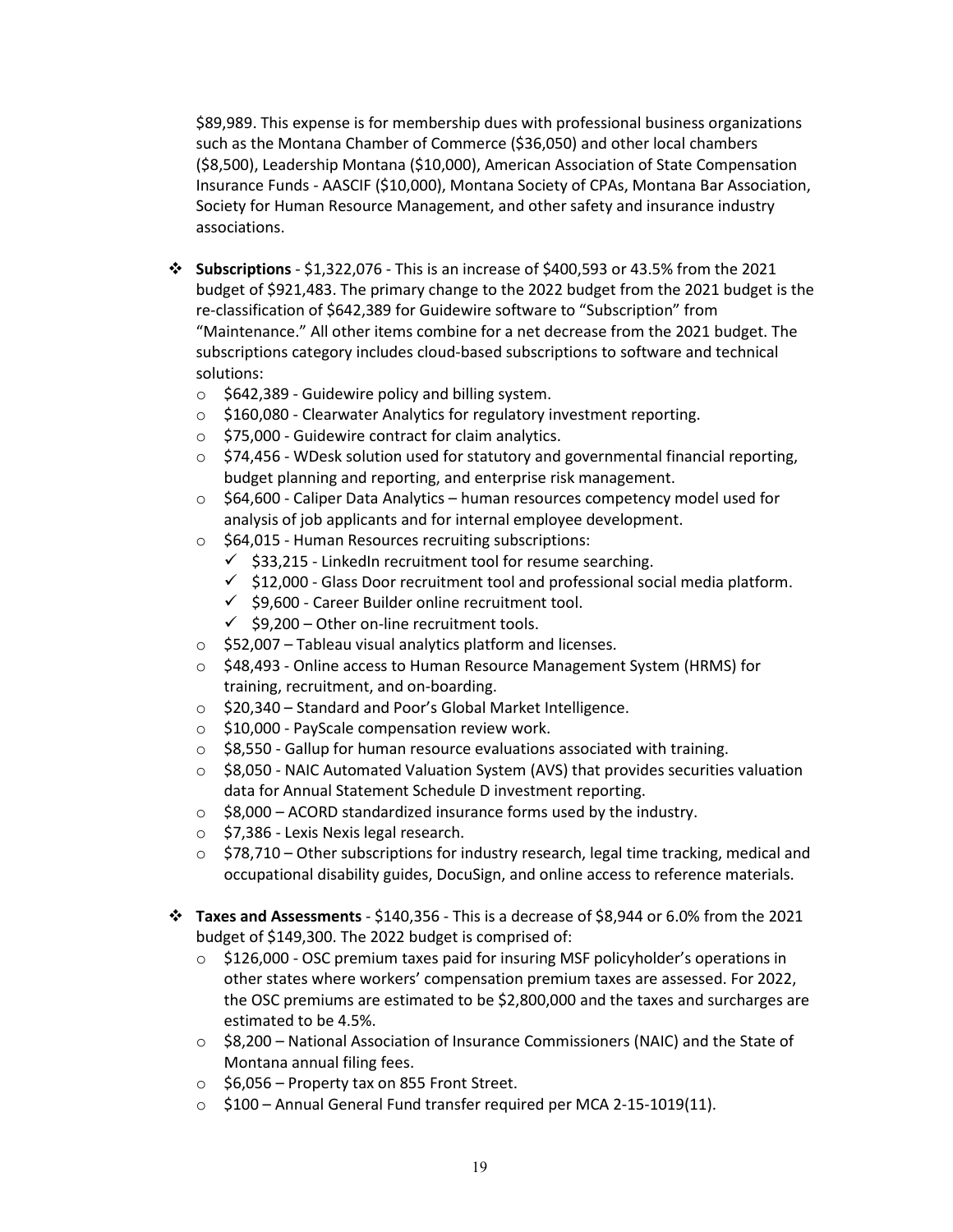- **Education and Training and Professional Development Center (PDC)** \$236,889 This is an increase of \$53,434 or 29.1% from the 2021 budget of \$183,455. Training is necessary to ensure MSF employees are knowledgeable in best practices associated with leadership, supervision, claim management, safety management, and underwriting of risk. This is comprised of individual employee registration fees and group training sessions such as:
	- o \$19,800 Guidewire PolicyCenter and BillingCenter certifications.
	- o \$18,750 AASCIF registrations for volunteers to support the international conference to be held in Montana.
	- o \$16,000 MSF Foundations training.
	- $\circ$  \$12,000 Gallup Q12 for all employees.
	- o \$9,220 Outward Leadership.
	- o \$7,155 Outward Mindset.
	- $\circ$  \$7,356 Associate in Claims courses.
	- o \$7,000 Associate in General Insurance for fourteen employees.
	- $\circ$  \$139,608 for numerous other courses in industry specific areas, communication, software applications, teamwork, and leadership.
- **Rewards**  \$79,370 This is a \$745 or 0.9% decrease from the 2021 budget of \$80,115. This is for employee-of-the-month/year awards, employee referral incentives, certification awards, PBRI engagement events, individual employee rewards, IDEA awards, and retirement recognition.
- **Tuition Reimbursement -** \$47,250 This is a \$21,250 or 81.7% increase from the 2021 budget of \$26,000. For 2022, the maximum amount of annual tuition reimbursement per employee is \$5,250. Nine employees are expected to participate in the tuition reimbursement program in 2022.
- **Meetings and Conference Cost** \$209,566 This is a decrease of \$10,092 or 4.6% from the 2021 budget of \$219,658. The budget provides for meeting rooms and equipment for MSF-sponsored meetings within the building and at locations throughout the state.
	- $\circ$  Safety management and WorkSafe Champion workshops in locations throughout Montana.
	- o Growing a Safer Montana scholarship awards presentations.
	- o Agent training workshops.
	- o Customer service representative conference.
	- o Producer training classes.
	- o PBRI agent partner training.
	- o Marketing events.
	- o Annual medical conference.
	- o Executive and departmental strategic planning.
	- o MSF Board meetings.
- **Recruitment Expenses** \$79,450 This is a decrease of \$33,700 or 29.8% from the 2021 budget of \$113,150. This budget includes candidate travel and new employee relocation costs. Online recruitment tools of \$64,015 are in "Subscriptions" on page 19.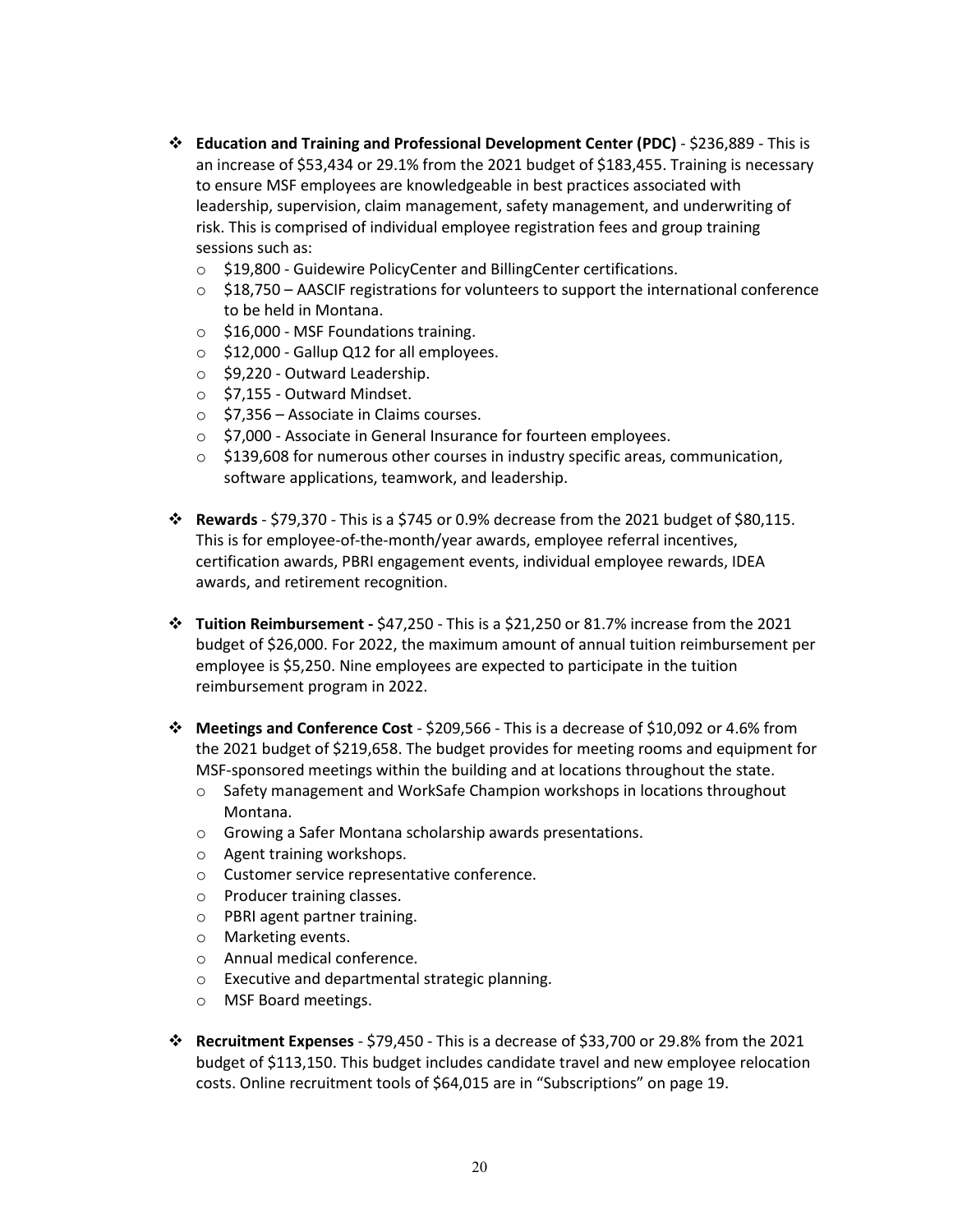Each employee recruitment action has the potential to require different levels of expense to complete the recruitment process. The budget is based on prior year expenditures for individual recruiting actions and utilization of less costly web-based recruiting services as in comparison to recruiting agencies. Recruitment expenses are comprised of:

- o \$60,000 Relocation expenses for newly hired employees.
- o \$19,450 Recruitment and candidate travel expenses.
- **Licenses** \$19,719 This is an increase of \$965 or 5.1% from the 2021 budget of \$18,754. This budget funds professional license expenses of attorneys, certified public accountants, claim examiners, pharmacy technicians, registered nurses, and others.
- **Bank Service Charges**  \$78,485 This is an increase of \$32,667 or 71.3% from the 2021 budget of \$45,818. This budget funds the "Montana Interactive" electronic payment and credit card fees for online customer payments. There are transactional expenses and a \$1,250 per month fee. Use of online payments services by MSF customers continues to grow. Approximately \$38 million of MSF's premiums were paid online in the last year.
- **Charitable Contributions / Scholarships** \$205,900 This is an increase of \$4,500 or 2.2% from the 2021 budget of \$201,400 and supports safety related award and grant distributions. Charitable contributions include:
	- $\circ$  \$102,300 Growing a Safer Montana project: Trade, industry, and OSHA scholarship awards (\$61,500), safety and health scholarship awards, and high school safety equipment grants (\$40,800).
	- o \$72,000 ACE (Assisting Charitable Endeavors) Grants program The grants are awarded by a committee of MSF employees based on applications submitted by notfor-profit organizations throughout the state.
	- o \$14,600 Scholarship program scholarships of up to \$1,000 per semester are provided to dependents or spouses of MSF insured employees who died in workrelated accidents. MSF estimates 6 scholarships (2 semesters each) will be awarded in 2022 for a total budget of \$12,000. Each scholarship is estimated to be \$2,000 plus additional administrative fees and is based on prior year participation.
	- $\circ$  \$14,000 Kids' Chance Montana donations.
	- $\circ$  \$3,000 Support of Intermountain Children's Home Festival of Trees events.
- **Fee Collection Expense** \$42,350 This is an increase of \$7,070 or 20.0% from the 2021 budget of \$35,280. MSF contracts with external collection agencies and the fees vary based on success with collections, amounts sent to collection, and whether litigation is involved.
- **Statewide Indirect Costs** \$88,064 This is an increase of \$8,254 or 10.3% from the 2021 budget of \$79,811. The Statewide Indirect Costs (also known as the Statewide Cost Allocation Plan or SWCAP) is an allocation determined by the federal government and the Office of Budget and Program Planning as a means to allocate costs incurred by agencies whose functions support all state entities.
- **❖** Transfer to the Commissioner of Securities and Insurance (CSI) \$238,620 This is an increase of \$3,735 or 1.6% from the 2021 budget of \$234,885. The transfer amount is estimated by CSI and comprised of personal services and operating expenses for an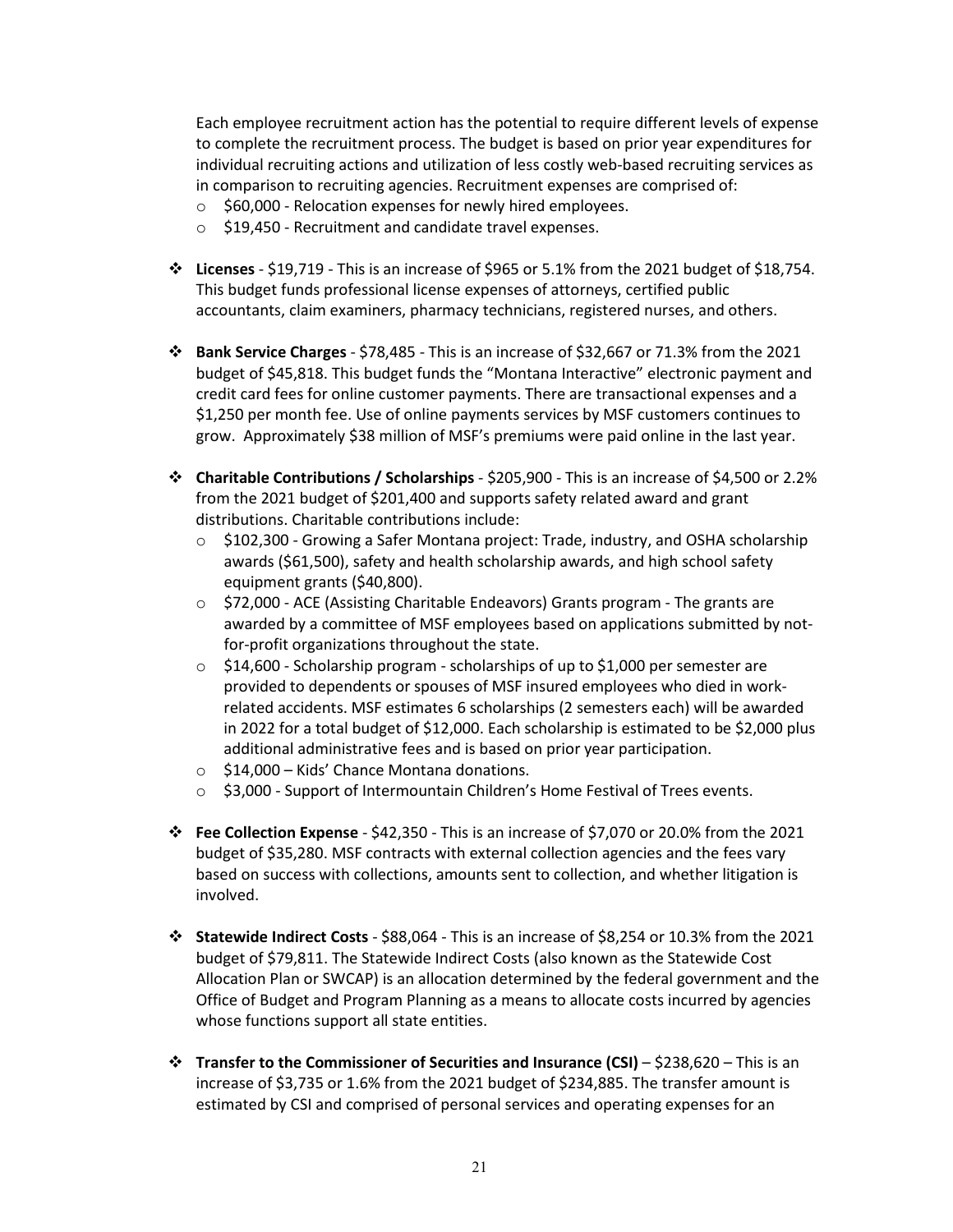attorney and a market conduct examiner employed by CSI. MSF is required in statute to pay the expense of these CSI positions.

The budget for the independent market conduct examination completed by CSI is noted on page 14.

### **d. Capital Expenditures**

The total 2022 Budget for capital expenditures is \$1,640,092. This is a decrease of \$587,833 or 26.4% from the 2021 budget of \$2,227,924. Capital expenditures are assets or leases that are expected to last more than one year and include major purchases like computers, vehicles, and building improvements, as well as intangible assets like software.

- **Multi-User Software** \$807,301 This budget is for:
	- $\div$  \$585,858 This budget is for PBRI producer and agent portal software development.
	- \$221,443 This funding is for the Insurance Value Added Network Services (IVANS) software licensing and download fees for the Producer Portal Accelerator project.
- **Office Equipment** \$425,076 This budget amount includes:
	- $\cdot$  \$378,885 This will fund:
		- $\circ$  \$150,000 Fire alarm system upgrade.
		- $\circ$  \$121,885 Security system upgrade.
		- $\circ$  \$50,000 Elevator drive upgrade.
		- $\circ$  \$50,000 Multi-tenant planning of the building.
		- $\circ$  \$7,000 Door entry system for lobby main entrance.
	- $\div$  \$46,191 Audio Visual system implementation in the Board room and other conference rooms in the MSF building.
- **Capital Leases –** \$407,715 is budgeted for the principal and interest of leases of the parking garage, field office space, and photocopiers. In 2019 and prior years, these items were budgeted in the operating expenses - Rent category. Due to a change in accounting practices, beginning in 2020 these items are considered capital leases.

The 2022 budget is distributed as follows:

- $\div$  \$327,600 Parking garage.
- \$40,712 Field office space in Butte, Missoula, and Billings.
- \$39,402 Multifunctional devices (printer/photocopy/fax machines).

### **e. Allocated Loss Adjustment Expense (ALAE)**

ALAE, also known as Defense and Cost Containment Expense, is the specific cost of managing and adjusting a claim therefore it is allocated to a specific insurance claim. An example is an independent medical examination to analyze a prescribed treatment for an injured employee's claim.

\$3,630,007 is budgeted for these claim management and adjustment costs and is an increase of \$20,965 or 0.6% from the 2021 budget of \$3,609,042.

 $\triangleright$  \$1,301,652 – Medical Invoice Processing - The budget is an increase of \$12,492 or 1.0% from the 2021 Budget of \$1,289,160. The 2022 budget is 2.6% of the 2022 medical payments,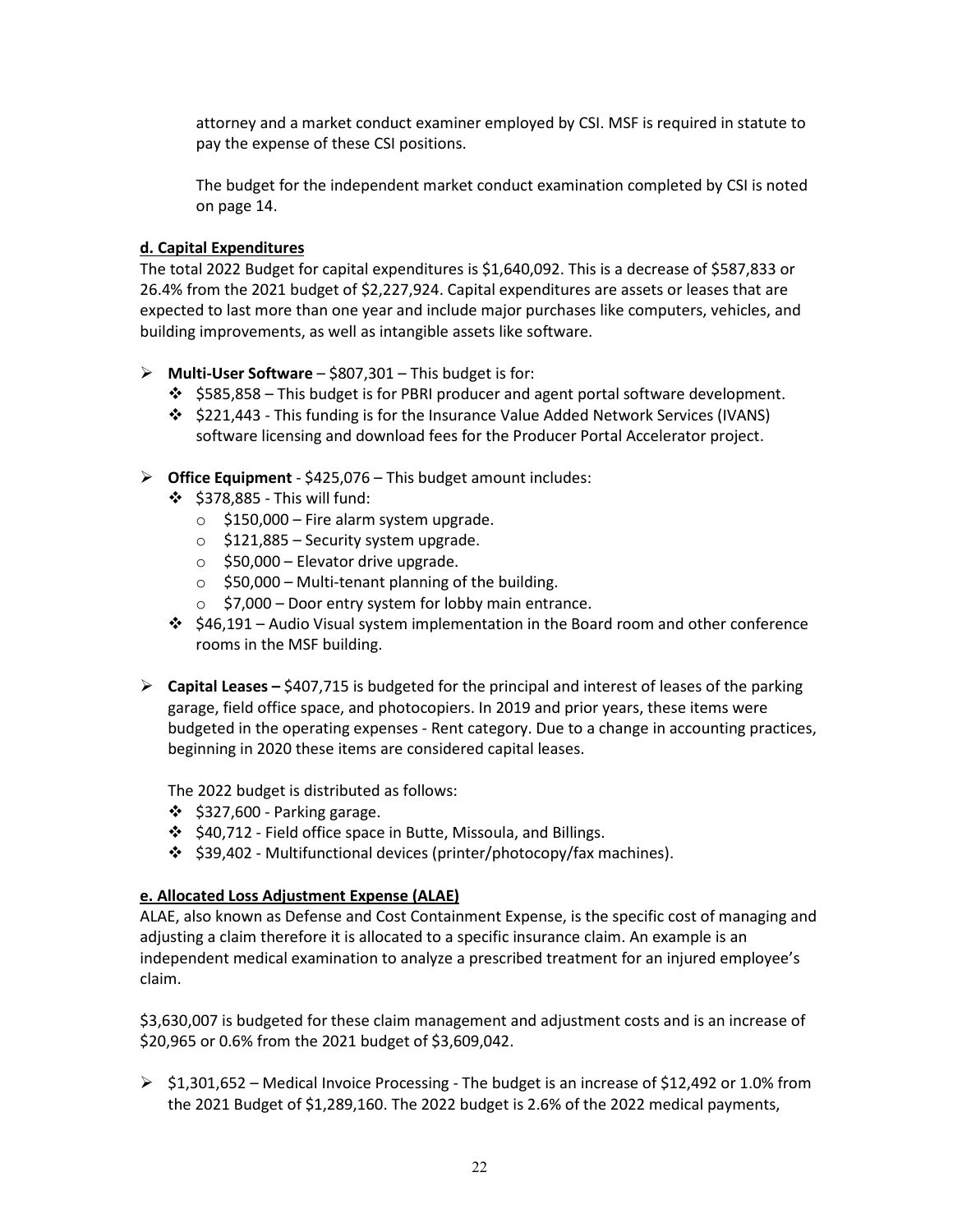excluding medical settlements. This ratio considers the volume of medical invoices to be processed and the applicable contracted cost per bill fees and services.

- $\triangleright$  \$663,482 Investigations This is an increase of \$51,468 or 8.4% from the 2021 budget of \$612,015 and is based on utilization of services.
	- $\div$  \$236,122 Investigative Job Analysis This provides for certified rehabilitation counselors to complete thorough and objective investigations of claims to determine MSF liability.
	- ❖ \$228,402 Private investigations on claims related issues.
	- \$198,958 Department of Justice (DOJ) service agreement budget for claim and provider investigations.
- $\triangleright$  \$534,536 All legal expense categories This is a decrease of \$87,146 or 14.0% from the 2021 budget of \$621,682.
	- $\div$  \$414,628 MSF legal contract for services of external counsel and expense of Medicare Set Asides.
	- $\div$  \$61,986 Other associated claimant attorney and legal costs.
	- \$51,556 Employer's liability insured defense costs.
	- $\div$  \$6,366 Photocopy and electronic copy expense.
- $\triangleright$  \$537,424 Contract Examiners This is a decrease of \$8,521 or 1.6% from the 2021 budget of \$545,946.
	- $\div$  \$513,183 Examiners and claim management services associated with OSC claims.
	- $\div$  \$24,241 Interpretation and delivery services.
- $\geq$  \$340,111 Medical Consultants This is a decrease of \$23,821 or 6.5% from the 2021 budget of \$363,932. MSF uses medical consultants to enhance staff expertise and knowledge related to diagnosis and treatment plans for injured workers. The budget enables consulting time with medical professionals to provide expertise when managing complex medical issues.
- $\triangleright$  \$252,800 Independent Medical Examination (IME) The budget is an increase of \$76,493 or 43.3% from the 2021 budget of \$176,307. IMEs are done to analyze a prescribed treatment plan.

### **VI. Miscellaneous**

### **a. Old Fund Administration**

The 2022 budget includes \$540,000 for expenditures necessary to administer and manage Old Fund claims. These are claims for injuries that occurred prior to July 1, 1990. By law, MSF is reimbursed by the State's General Fund for Old Fund administration costs.

### **b. Cost Not Included in the Budget**

The 2022 budget includes all known and expected costs for the fiscal period January 1 through December 31, 2022. The budget does not include:

- $\triangleright$  Court decisions that may significantly and adversely impact MSF.
- $\triangleright$  President/CEO compensation adjustments that are determined and approved separately by the Board.